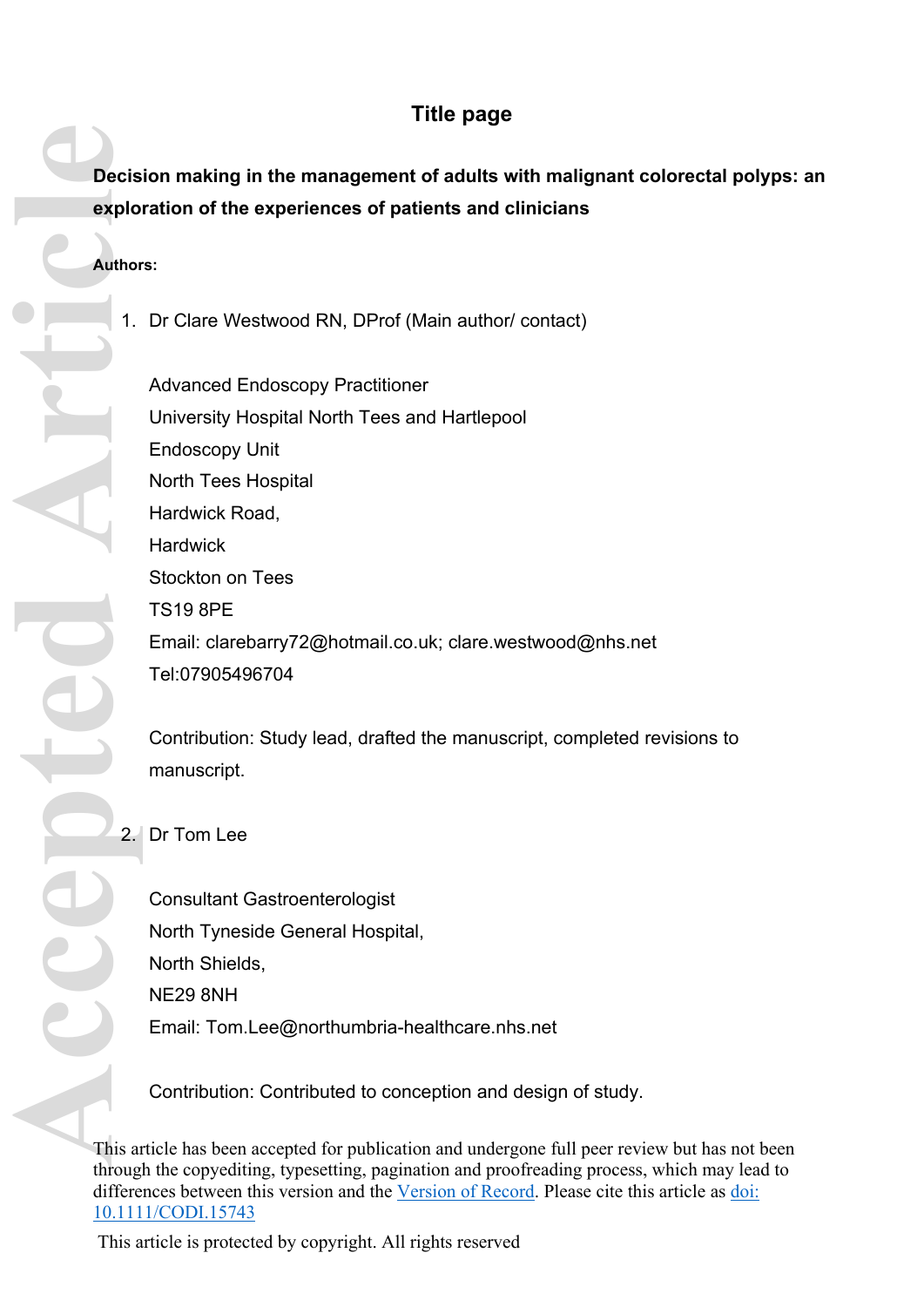## 3. Professor Robert McSherry

Professor of Nursing and Practice Development in Health and Social Care University of Chester Faculty of Health and Social Care Riverside Campus Castle Drive **Chester** CH1 1SL Email: [r.mcsherry@chester.ac.uk](mailto:r.mcsherry@chester.ac.uk)

Contribution: Contributed to study conception and design; Critically revised the manuscript

### 4. Dr Josette Bettany-Saltikov

Senior Lecturer Teesside University Southfield Road Middlesbrough TS1 3BX Email: [J.B.Saltikov@tees.ac.uk](mailto:J.B.Saltikov@tees.ac.uk)

Contribution: Contributed to study conception and design; Critically revised the manuscript

5. Dr Jamie Catlow

Endoscopy Fellow University Hospital North Tees and Hartlepool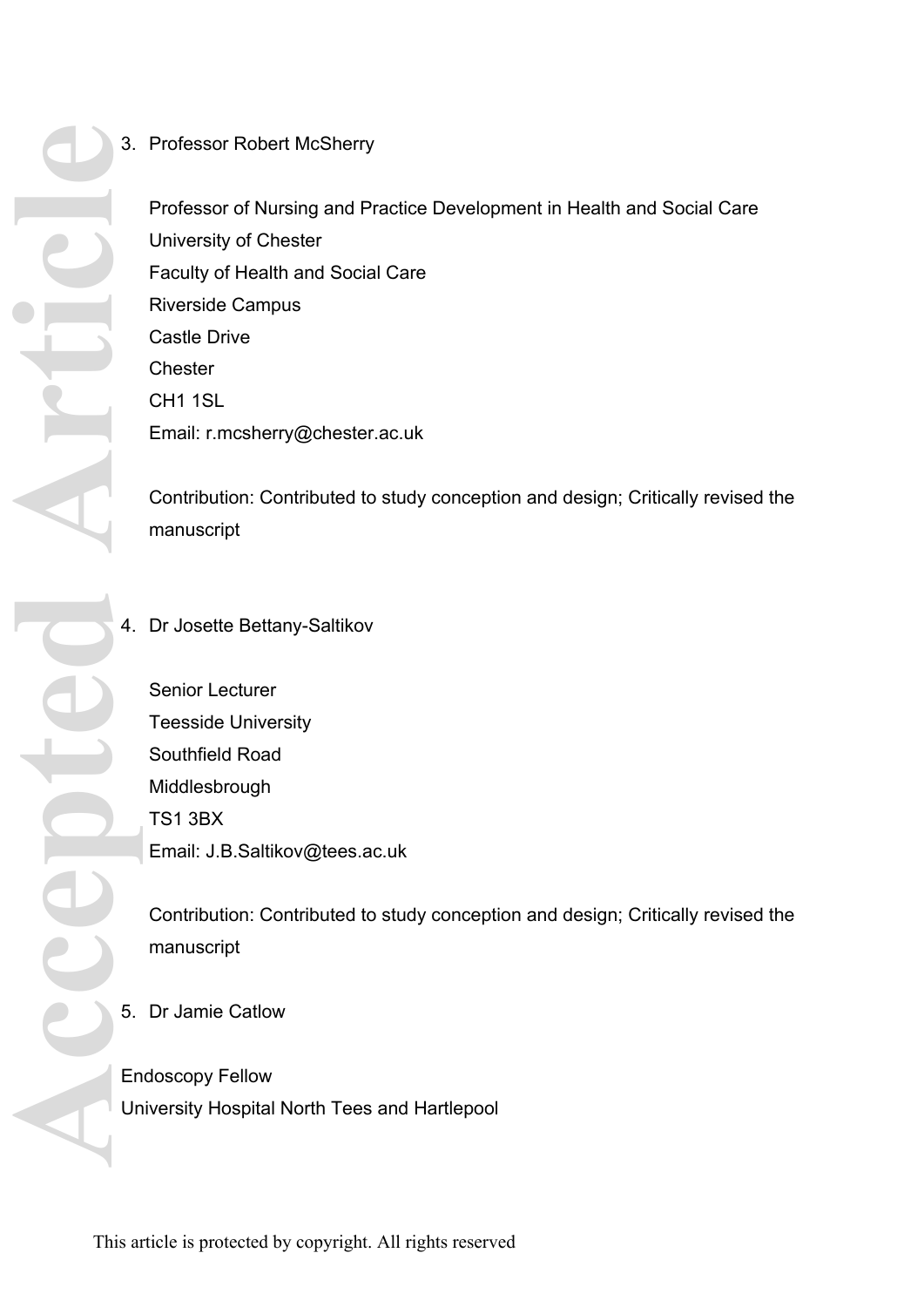Endoscopy Unit North Tees Hospital Hardwick Road, **Hardwick** Stockton on Tees TS19 8PE Email: [Jamie.catlow@nhs.net](mailto:Jamie.catlow@nhs.net)

Contribution: Critically revised the manuscript

# **Abstract:**

**Aim**: A diagnosis of colorectal polyp cancer presents a treatment dilemma. The decision between segmental resection versus endoscopic surveillance is difficult due to a lack of good quality clinical evidence for either option. The aim of this study was to understand the decision making experiences of both clinicians and patients when faced with such a diagnosis.

**Methods**: Qualitative, semi-structured interviews were undertaken with ten clinicians involved in the care of patients diagnosed with polyp cancer and five patients who had experience of a diagnosis of polyp cancer. All clinicians and patients were from four hospital Trusts across the North of England. Interviews were audio recorded, transcribed verbatim and analysed using the principles of Interpretative Phenomenological Analysis.

**Results**: Analysis of the interview transcripts evidenced that clinicians and patients were supportive of a shared approach to treatment decision making in the context of a diagnosis of colorectal polyp cancer. Uncertainty, influences and information were among the themes identified to be preventing this happening at present. This study identified themes which were common to both groups. These were: complexity of the risk information; lack of patient information resources; system factors and time. Note Ha<br>
Ha<br>
Stort TS<br>
En<br>
Co<br> **Abst**<br> **Abst**<br> **Abst**<br> **Abst**<br> **Abst**<br> **Abst**<br> **Abst**<br> **Abst**<br> **Abst**<br> **Abst**<br> **Abst**<br> **Abst**<br> **Abst**<br> **Abst**<br> **Abst**<br> **Abst**<br> **Abst**<br> **Abst**<br> **Abst**<br> **Abst**<br> **Abst**<br> **Abst**<br> **Abst**<br> **Abst**<br>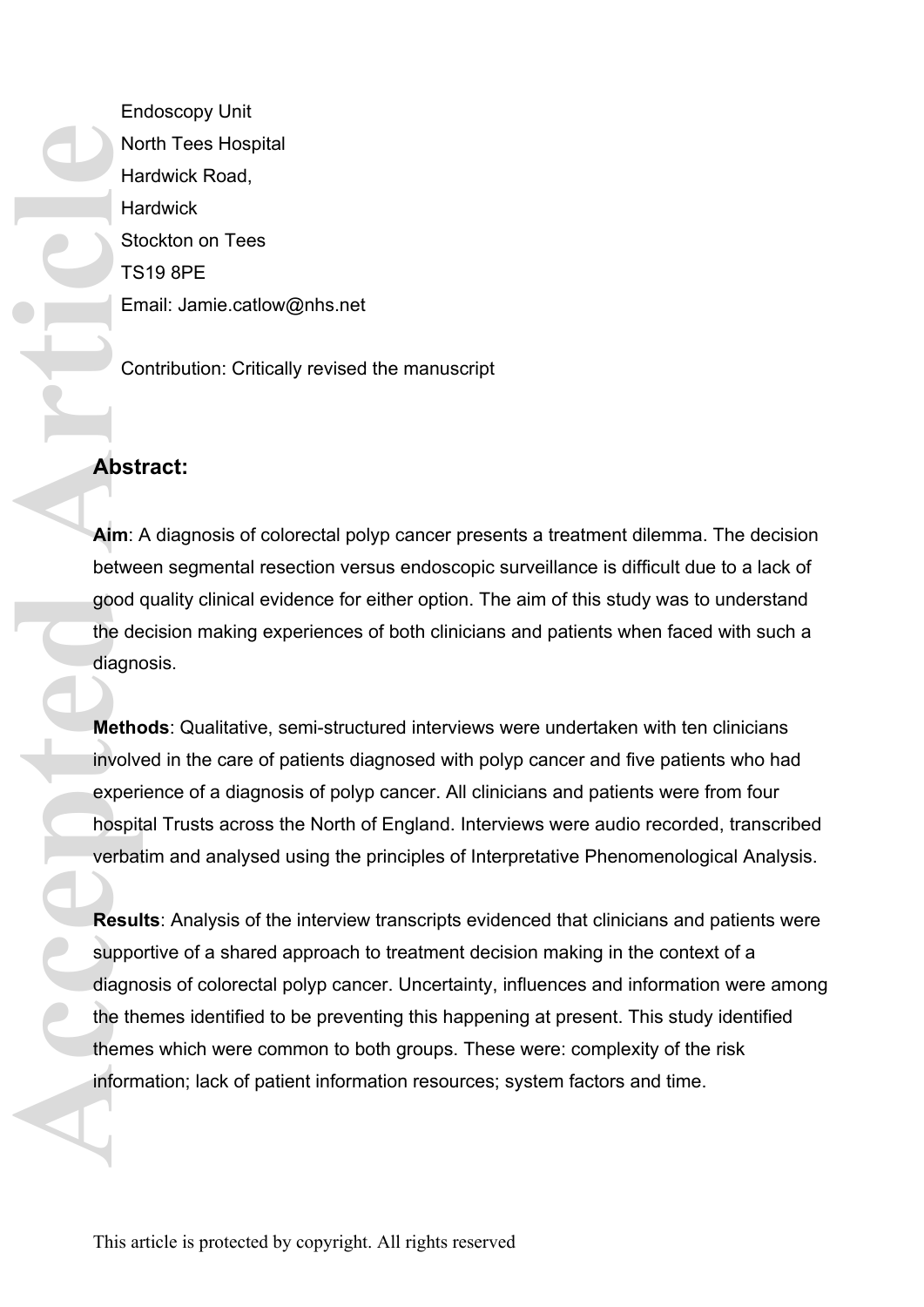**Conclusion**: This research study has evidenced several factors such as uncertainty, complexity of risk information and influences on decisions which are preventing patients being involved in treatment decisions following a diagnosis of colorectal polyp cancer. Recommendations for improvements in practice, including a framework to assist treatment decision making in the future have been highlighted.

This article is protected by copyright. All rights reserved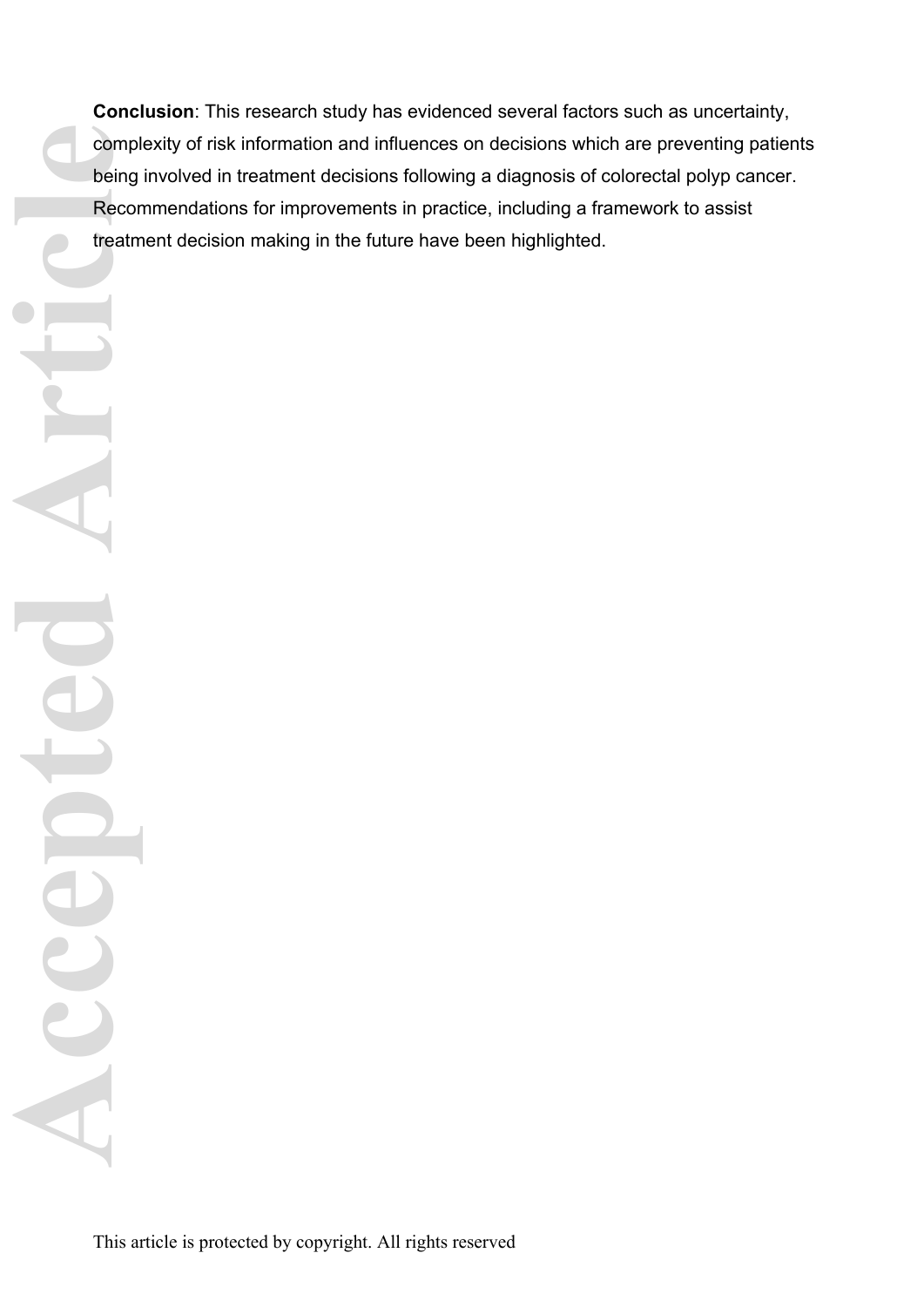DR CLARE WESTWOOD (Orcid ID : 0000-0001-8564-3336)

Article type : Original Article

# **Decision making in the management of adults with malignant colorectal polyps: an exploration of the experiences of patients and clinicians**

#### **Abstract:**

**Aim:** A diagnosis of malignant colorectal polyp presents a treatment dilemma. The decision between segmental resection versus endoscopic surveillance is difficult due to lack of good quality clinical evidence for either option. The aim of this study was to understand the decision-making experiences of both clinicians and patients when faced with such a diagnosis.

**Methods:** Qualitative, semi-structured interviews were undertaken with ten clinicians involved in the care of patients diagnosed with a malignant polyp and five patients who had experience of a diagnosis of malignant polyp. All clinicians and patients were from four hospital Trusts across the North of England. Interviews were audio recorded, transcribed verbatim and analysed using the principles of Interpretative Phenomenological Analysis**.** 

**Results:** Analysis of the interview transcripts evidenced the difficulties faced by both groups when faced with treatment decisions following a diagnosis of malignant colorectal polyp. Some of these difficulties were specific to either the clinician or patient group. Themes which were common to both groups included: complexity of risk information; external influences, unexpected diagnosis; and time. In addition, hospital system factors were disclosed which also influenced clinician and patient experiences. **Example 1998**<br>
Artic<br>
Artic<br>
Artic<br>
Artic<br>
Artic<br>
Artic<br>
Artic<br>
Artic<br>
Artic<br>
Artic<br>
Artic<br>
Artic<br>
Artic<br>
Artic<br>
Artic<br>
Artic<br>
Artic<br>
Artic<br>
Artic<br>
Artic<br>
Artic<br>
Artic<br>
Artic<br>
Artic<br>
Artic<br>
Artic<br>
Artic<br>
Artic<br>
Artic<br>
Art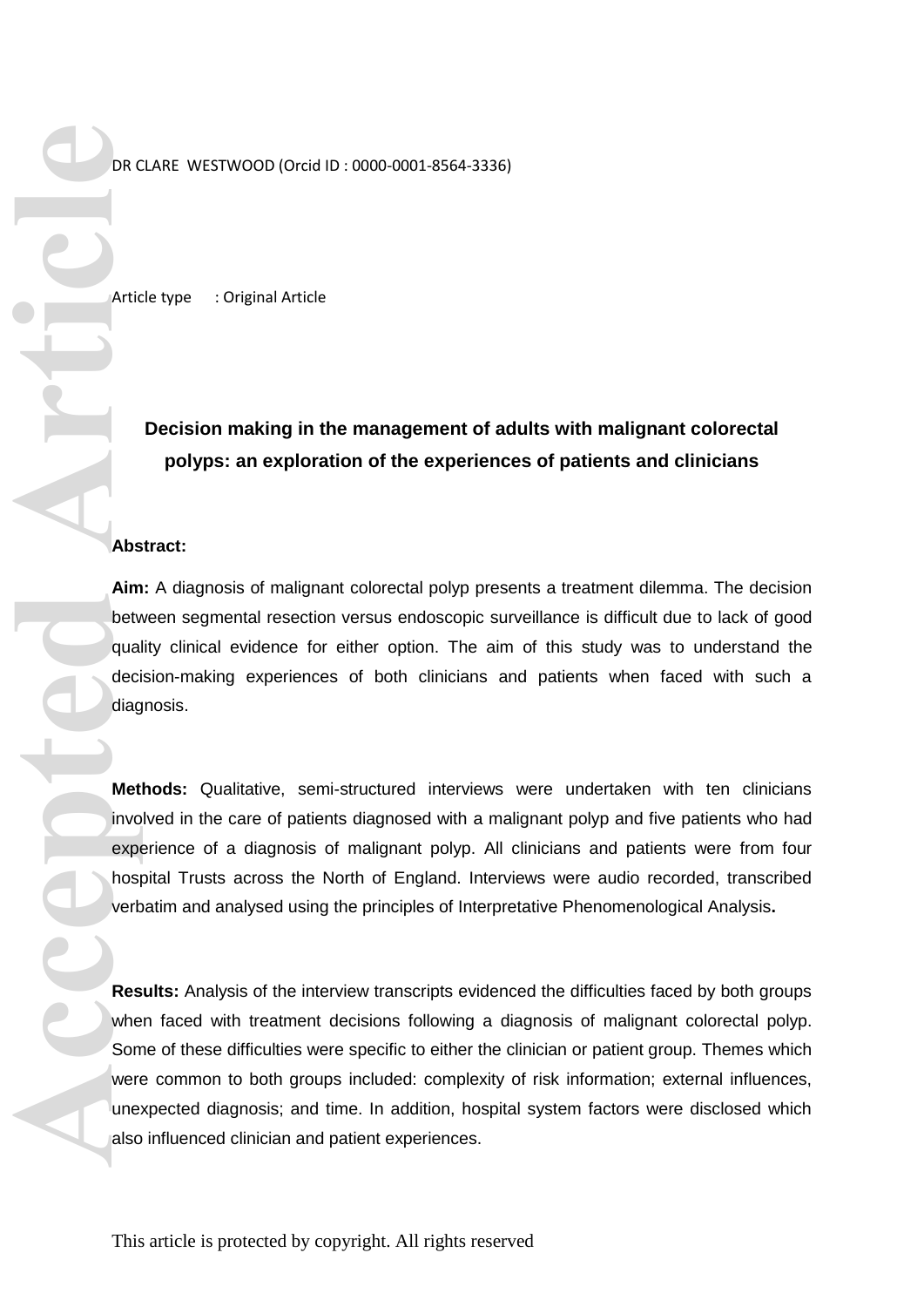**Conclusion:** This research study has evidenced several factors such as uncertainty, complexity of risk information and influences on decisions, which are preventing patients being fully involved in treatment decisions following a diagnosis of malignant colorectal polyp. Recommendations for improvements in practice, including a framework to assist treatment decision making in the future have been highlighted.

#### **What does this paper add to the literature?**

This qualitative study is, to the author's knowledge, the first exploring clinician and patient experiences of treatment decision making following a malignant colorectal polyp diagnosis. Key factors influencing how treatment decisions are made have been identified. As a result, a framework is proposed highlighting critical factors for consideration to deliver patient centred care.

#### **Introduction**

Malignant colorectal polyps are defined as polyps removed endoscopically where subsequent histology confirms the presence of carcinoma. Prevalence of malignancy in colorectal polyps ranges from  $0.2$  to  $5\%$ <sup>1</sup>. Incidence has increased secondary to greater use of diagnostic colonoscopy and the introduction of bowel screening programmes. Analysis of the first million tests from the English Bowel Cancer Screening Programme (BCSP) revealed 61% of bowel cancers diagnosed through the programme were early stage with 10% being malignant polyps. **Acception**<br> **Acception**<br> **Acception**<br> **Acception**<br> **Acception**<br> **Acception**<br> **Acception**<br> **Acception**<br> **Acception**<br> **Acception**<br> **Acception**<br> **Acception**<br> **Acception**<br> **Acception**<br> **Acception**<br> **Acception**<br> **Acception**<br>

Options for treatment following an unexpected diagnosis of malignant polyp are either formal surgery to remove the section of bowel where the polyp was, or a watch and wait approach. There is currently a lack of good quality clinical evidence for either option $6$ . Evidence exists that most patients whose malignant polyp was removed endoscopically have a low but nonzero risk of residual disease or cancer recurrence $3-5$ . This risk can be assessed histologically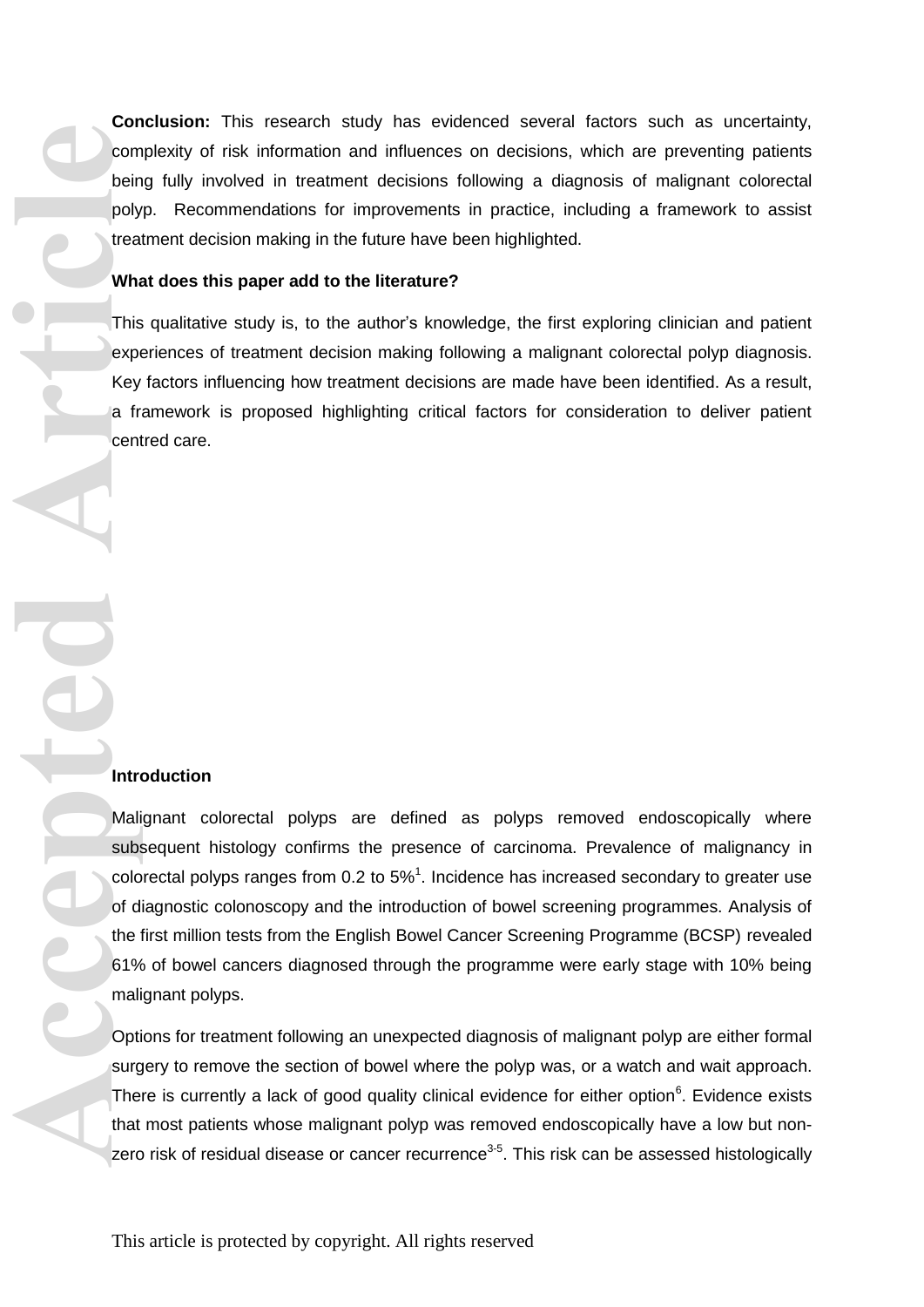after polyp removal. A risk stratification is presented within a position statement from the Association of Coloproctology of Great Britain and Ireland (ACPGBI) $6$ .

Despite unfavourable histological criteria being identified (such as poor differentiation or lymphovascular space invasion), most patients who undergo surgical resection will have a specimen negative for residual cancer. Recent analysis states even in patients identified as 'high risk', only 14.5% had evidence of residual disease following surgery<sup>5</sup>. With overall colorectal surgical mortality reported as  $1\%$ -8% (correlating with age and co-morbidity)<sup>7</sup> the requirement to discuss 'best' estimates of residual cancer risk together with surgical mortality and morbidity risk with patients is essential.

Shared decision making is viewed as an optimal approach for achieving patient centred care and is defined as the situation whereby patients are fully involved, with decisions made in partnership with clinicians rather than by clinicians alone<sup>8</sup>. Sharing decisions is endorsed within the National Institute for Health and Care Excellence (NICE) Quality Standard. Current consent guidance also states that patients should have the opportunity to discuss all treatment options and risks together with their consequences prior to making any decisions on treatment<sup>10</sup>.

Treatment decision making post diagnosis of malignant polyp is complex. Treatment options involve potential risks of over and under treatment with consequential disfiguring surgery, morbidity, and mortality. Outcomes from either treatment could significantly impact patient health and quality of life.

The study aim was to explore experiences of clinicians and patients of treatment decision making following a diagnosis of malignant polyp. The objective was to use the results to improve patient centred care for future patients.

#### **Method**

A qualitative approach using Interpretative Phenomenological analysis (IPA)<sup>11</sup> was selected to capture in-depth experiences of clinicians and patients. Face to face, semi-structured interviews were used with a topic guide focussed on experiences of treatment decision making (Appendices 1 & 2). Interviews lasted 30-50 minutes. All interviews were audio recorded, securely stored and transcribed verbatim by the researcher. Clinician interviews were arranged at the NHS Trust site where the participant was employed, or at a preferred NHS premises. Patients were interviewed in their own home, or, if preferred, an NHS site. Asser<br>
Des<br>
Vimpi spec<br>
"high spec<br>
"high colo<br>
requand Sha and Sha and the spec<br>
on the mak<br>
mor heal<br>
The mak<br>
mpi Met<br>
A qu<br>
to c<br>
inter mak<br>
mpi Met<br>
A qu<br>
to c<br>
inter mak<br>
mpi Met<br>
A qu<br>
to c<br>
inter mak<br>
mpi Met<br>
K<br>
H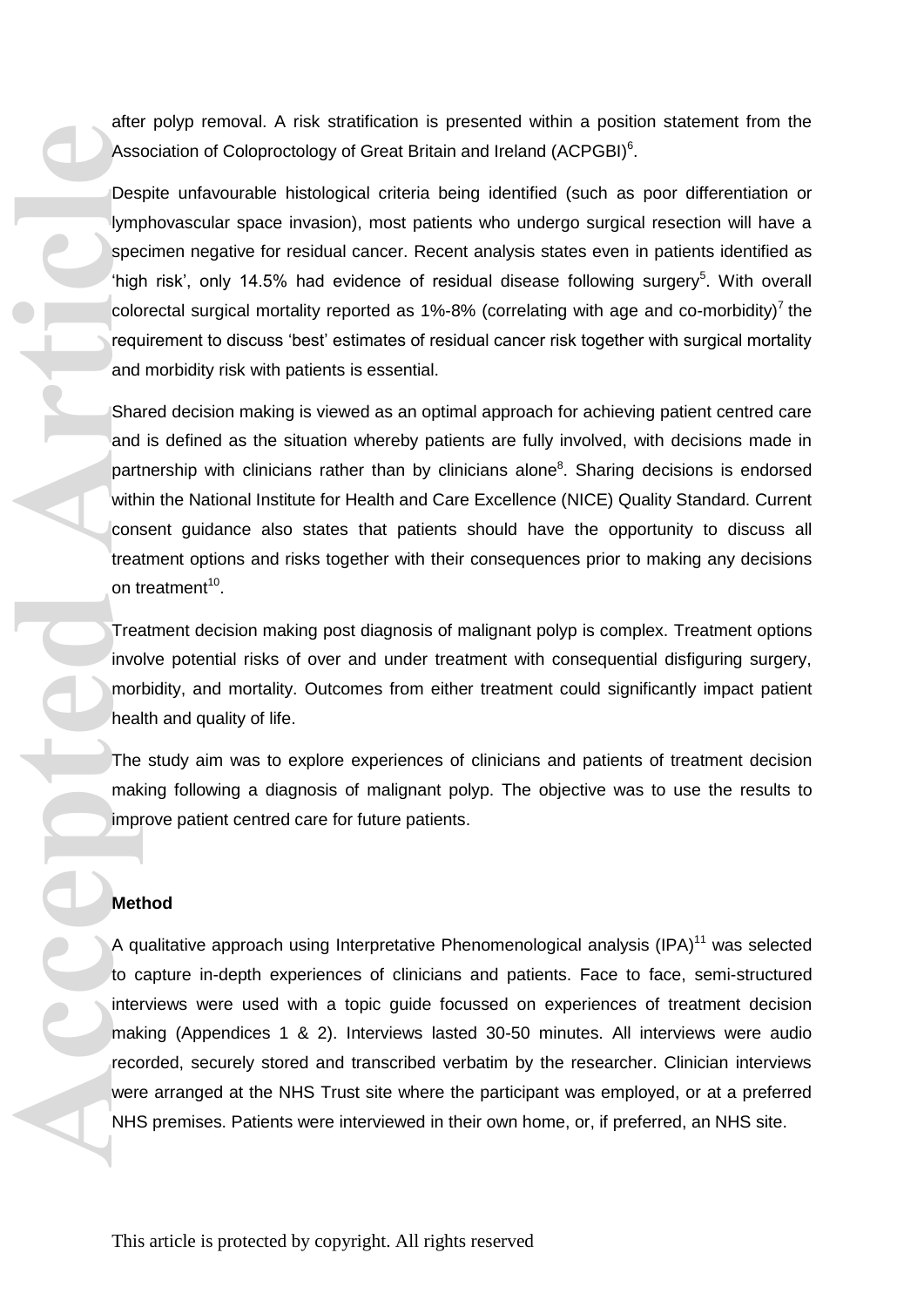All participants were recruited from four English NHS Trusts within the Northern region. Clinicians were recruited via email invitation to the Northern Region Endoscopy Group and the Network Site Specific Colorectal Cancer Group. Patients were recruited through Colorectal Clinical Nurse Specialists (CNS), who introduced the study. Those interested were invited to return a form to the researcher. Clinicians and patients were sampled with inclusion criteria in Table 1. Ethical approval was granted from Teesside University and the Health Research Authority (IRAS 183107); approval was also obtained from local NHS Trusts.

|  |  |  |  |  |  |  |  |  | Table 1: Clinician and patient participant inclusion and exclusion criteria |  |
|--|--|--|--|--|--|--|--|--|-----------------------------------------------------------------------------|--|
|--|--|--|--|--|--|--|--|--|-----------------------------------------------------------------------------|--|

| Clinicians were recruited via email invitation to the Northern Region Endoscopy Group and    |                                            |  |  |  |  |
|----------------------------------------------------------------------------------------------|--------------------------------------------|--|--|--|--|
| the Network Site Specific Colorectal Cancer Group. Patients were recruited through           |                                            |  |  |  |  |
| Colorectal Clinical Nurse Specialists (CNS), who introduced the study. Those interested      |                                            |  |  |  |  |
| were invited to return a form to the researcher. Clinicians and patients were sampled with   |                                            |  |  |  |  |
| inclusion criteria in Table 1. Ethical approval was granted from Teesside University and the |                                            |  |  |  |  |
| Health Research Authority (IRAS 183107); approval was also obtained from local NHS           |                                            |  |  |  |  |
| Trusts.                                                                                      |                                            |  |  |  |  |
| Recruitment was open for 18 months. Six patients diagnosed with a malignant polyp were       |                                            |  |  |  |  |
| approached by local CNSs at these four sites; all six contacted the researcher to take part. |                                            |  |  |  |  |
| One patient could not be contacted and was withdrawn from the study.                         |                                            |  |  |  |  |
| Table 1: Clinician and patient participant inclusion and exclusion criteria                  |                                            |  |  |  |  |
| <b>Clinician participants.</b>                                                               |                                            |  |  |  |  |
| Inclusion criteria                                                                           | <b>Exclusion criteria</b>                  |  |  |  |  |
|                                                                                              |                                            |  |  |  |  |
| Any registered healthcare professional, i.e.                                                 |                                            |  |  |  |  |
| physician, surgeon or specialist nurse who had                                               | Nil                                        |  |  |  |  |
| input into the decision-making process for                                                   |                                            |  |  |  |  |
| patients diagnosed with malignant colorectal                                                 |                                            |  |  |  |  |
| polyp.                                                                                       |                                            |  |  |  |  |
| Practicing in an NHS Trust within the Northern                                               |                                            |  |  |  |  |
| Region.                                                                                      |                                            |  |  |  |  |
| <b>Patient participants</b>                                                                  |                                            |  |  |  |  |
| <b>Inclusion criteria</b>                                                                    | <b>Exclusion criteria</b>                  |  |  |  |  |
| Adult patients (over 18 years old) identified by                                             | Any patient identified where the polyp     |  |  |  |  |
| the local clinical nurse specialist as having had                                            | histology clearly indicated that the polyp |  |  |  |  |
| a polyp completely removed with histology                                                    | has not been completely removed.           |  |  |  |  |
| confirming adenocarcinoma within the polyp.                                                  |                                            |  |  |  |  |
| Able to give consent.                                                                        | Unable to give consent.                    |  |  |  |  |
|                                                                                              |                                            |  |  |  |  |
|                                                                                              |                                            |  |  |  |  |
| Living within the Northern Region.                                                           | Any patient who had previous contact       |  |  |  |  |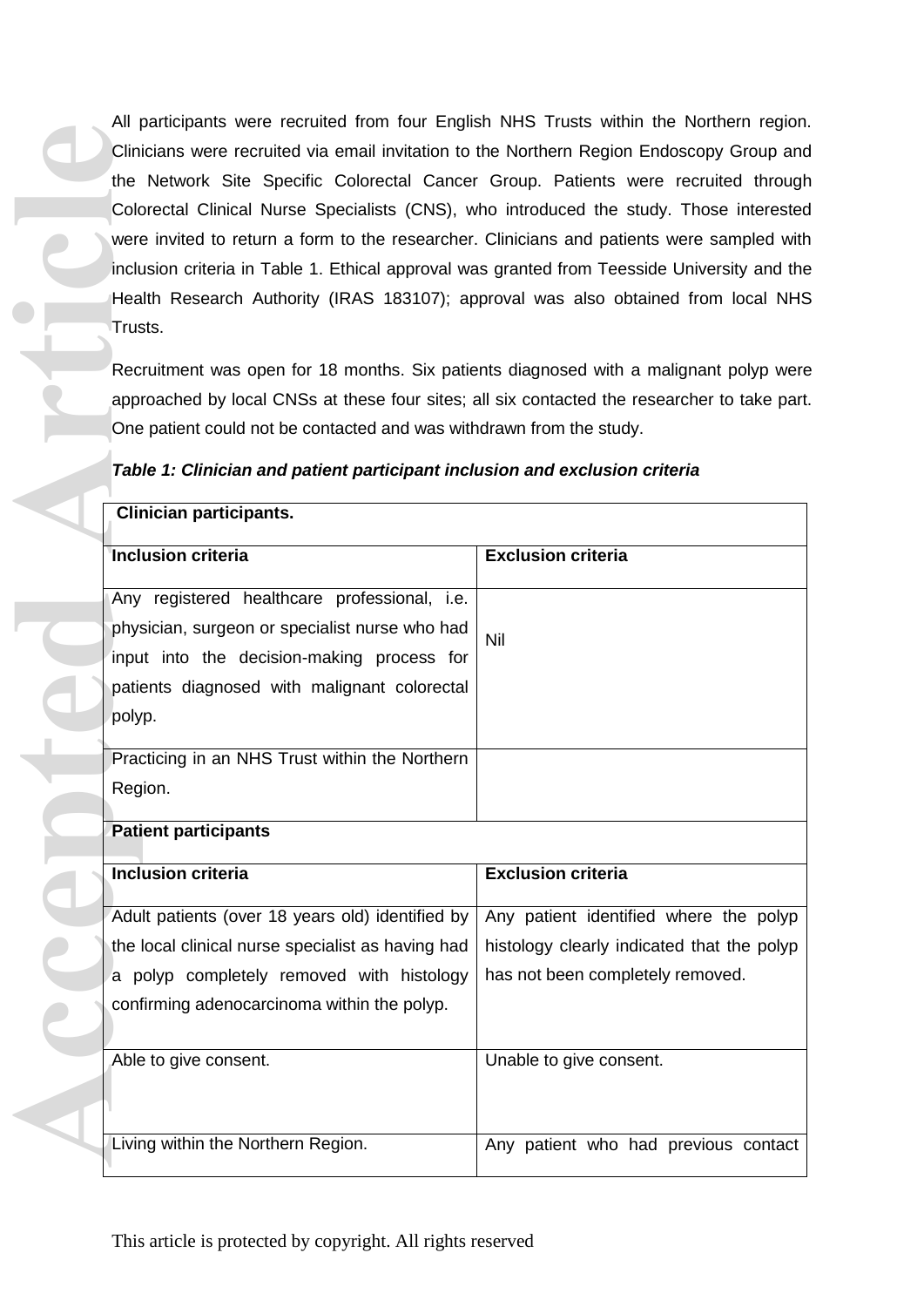| with the researcher. |
|----------------------|
|                      |

#### **Data analysis**

A thematic analysis following the principles of  $IPA^{11}$  was used. Firstly, transcripts were read several times to identify themes. The data was 'coded' using insights into participants' experiences and perspectives. As the analysis developed, patterns in 'themes' were derived. This method was used separately for both the patient and clinician data. This approach is illustrated in Appendix 3.

Given the low prevalence of malignant polyps,  $IPA<sup>11</sup>$  was chosen as it enables a deeper interpretation and understanding of those experiencing this phenomenon. This study pragmatically considered all respondents over an 18-month period as a sufficient sample size, limited by time constraints and access to our study population. A small sample may be viewed as a limitation but is essential for the richness of data and depth of analysis, leading to a greater insight than simply continuing until thematic saturation is achieved.<sup>12,13</sup> **Dational Article**<br> **Accepted Article**<br> **Accepted Article**<br> **Accepted Article**<br> **Accepted Article**<br> **Accepted Article**<br> **Caived Article**<br> **Caived Article**<br> **Caived Article**<br> **Caived Article**<br> **Caived Article**<br> **Caived Arti** 

#### **Results**:

The clinician group consisted of healthcare professionals who held responsibility for treatment decision making following a diagnosis of malignant colorectal polyp. The group consisted of gastroenterologists (n=2); colorectal surgeons (n=5); and clinical nurse specialists (n=3).

The patient group consisted of five patients, two diagnosed through the National Bowel Cancer Screening Programme (1x FOBt screening; 1x Bowel Scope). Three were diagnosed through the symptomatic service. Ages ranged from 50 to 70. All received their diagnosis between 6-12 months of interview. Four patients chose surveillance as their treatment plan, one underwent surgical intervention.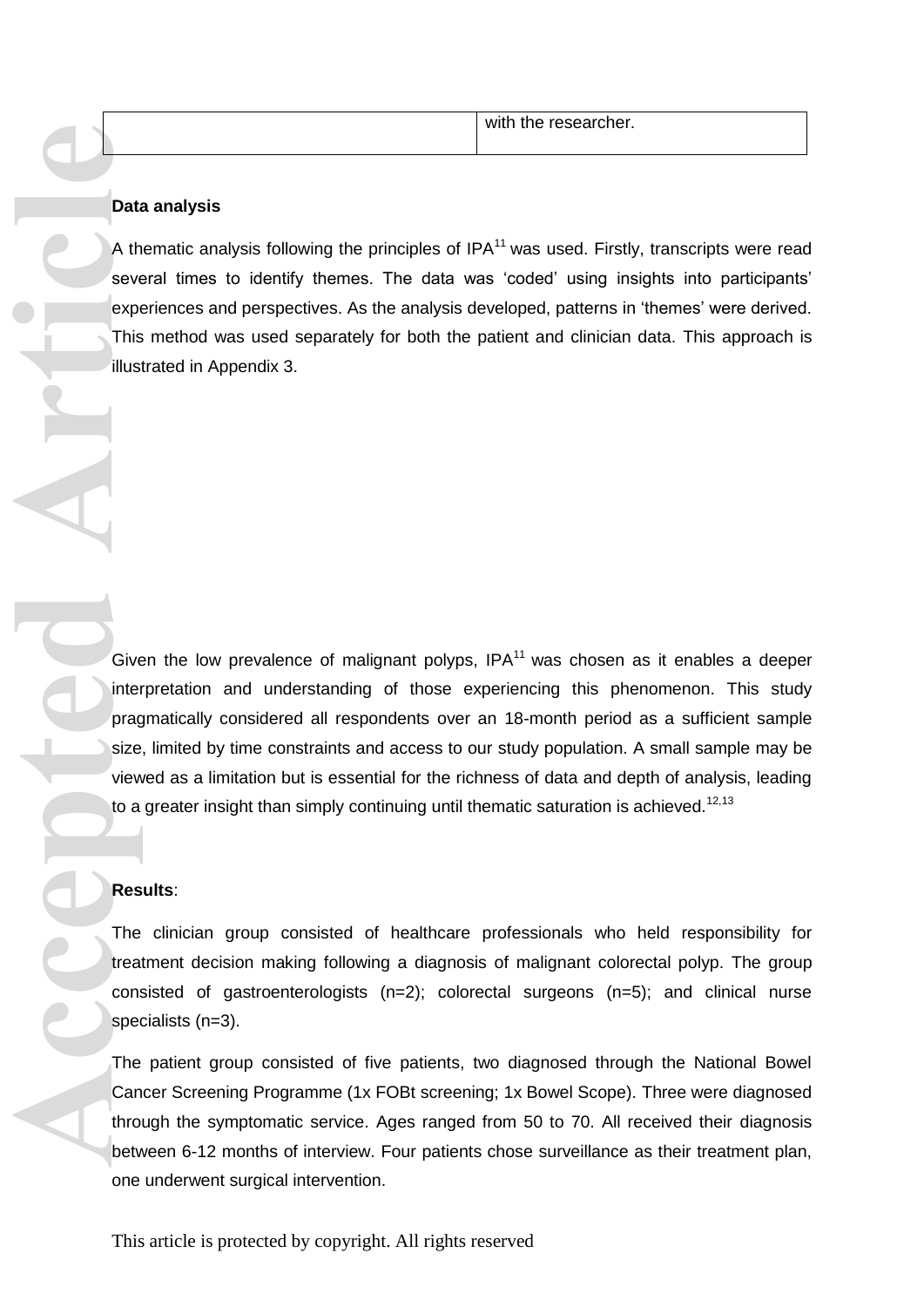#### **Clinician interviews**:

#### **Table 2: Summary of themes identified from clinician interviews**

| <b>Clinician interviews:</b>                               |                                                                                                                                                                                                                                                                                                                              |
|------------------------------------------------------------|------------------------------------------------------------------------------------------------------------------------------------------------------------------------------------------------------------------------------------------------------------------------------------------------------------------------------|
|                                                            | Three major themes were identified from interviewing clinicians: 1) Decision outcome<br>uncertainty. 2) Influences on the decision; 3) Clinicians perspectives on the difficulties faced<br>by the unexpected diagnosis. These themes are summarised within Table 2                                                          |
|                                                            |                                                                                                                                                                                                                                                                                                                              |
|                                                            |                                                                                                                                                                                                                                                                                                                              |
|                                                            |                                                                                                                                                                                                                                                                                                                              |
|                                                            | Table 2: Summary of themes identified from clinician interviews                                                                                                                                                                                                                                                              |
| <b>Theme</b>                                               | <b>Example quotes</b>                                                                                                                                                                                                                                                                                                        |
| 1: Decision outcome uncertainty.                           |                                                                                                                                                                                                                                                                                                                              |
| Clinician uncertainty:<br>Polyp assessment<br>Lack of data | "And when you try to tell them there is a theoretical risk with a 20%<br>risk of associated lymph nodes outside of the bowel wall, which we<br>cannot see now, we can't tell, yeah, it is a very difficult conversation.<br>It is one of those situations where I don't know, I don't like it to be<br>honest" (C5: Surgeon) |
|                                                            |                                                                                                                                                                                                                                                                                                                              |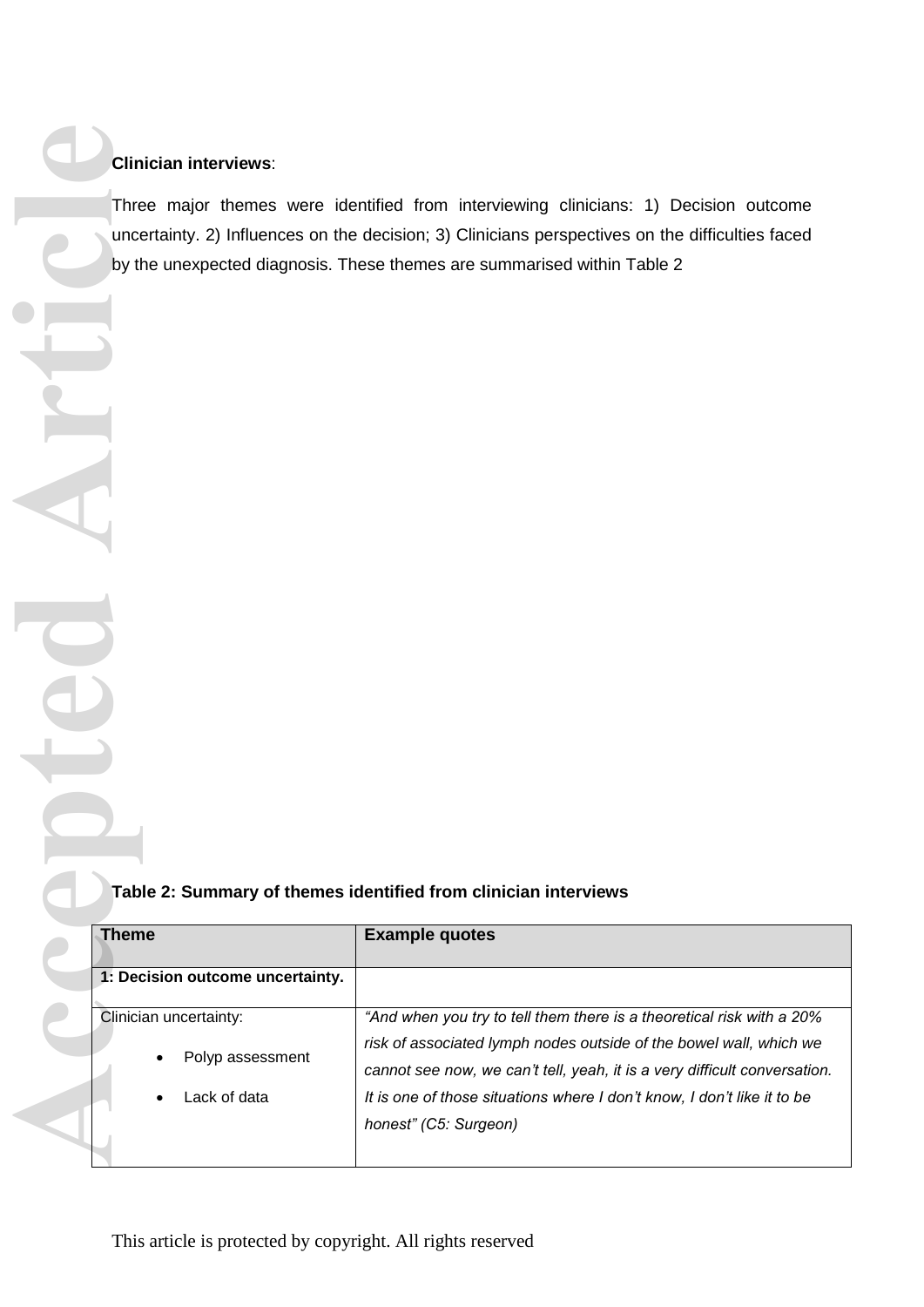| Perceived uncertainty for patients | "you know you can do something but it might not be necessary, and          |
|------------------------------------|----------------------------------------------------------------------------|
|                                    | on the one that's not necessary, you could be doing harm, and you          |
|                                    | get percentages within percentages, and you've got to look at the          |
|                                    | guy's face!" (C4: Surgeon).                                                |
|                                    |                                                                            |
| 2: Influences on the decision      |                                                                            |
| Clinician influence                | "there's always a risk, kind of whichever side of the fence you sit on,    |
|                                    | you will always influence the patient decision. You can never be           |
| Perceived attitude of              | completely neutralmy thoughts are if you can avoid an operation            |
| patient to risk.                   | all the better." (C1, Gastroenterologist)                                  |
| Past experiences of                |                                                                            |
| clinician.                         | "My experience is the patients I guess fall into 3 camps in my             |
|                                    | experience, although I try and tease a preference out of them,             |
| <b>MDT</b> influence               | they will just'Ooo I don't know' continue to sit on the fence              |
|                                    | and need that guidance from you, so roughly speaking, that's the           |
|                                    | cohort of patients, that's the split as I see it I guess." (C2:            |
|                                    | Gastroenterologist.)                                                       |
|                                    | "I think one of the drawbacks of the MDT is that you are the only          |
|                                    | person in there that has met the patient nearly always, erm, so            |
|                                    | while the MDT might give some stamp of approval, it's just                 |
|                                    | around and about (C3, Surgeon)                                             |
|                                    |                                                                            |
| Patient family and friends.        | "My dad had x, y, z and that was a very bad thing, I never want it         |
|                                    | done" I still say, "Look, you know, I think we've got to keep things       |
|                                    | open"just try and make sure that they are not closing any avenues          |
|                                    | really early on, or committing to any avenues early on." (C6, CNS)         |
| 3: Clinicians perspectives on the  |                                                                            |
| difficulties faced due to the      |                                                                            |
| unexpected diagnosis               |                                                                            |
|                                    |                                                                            |
| Informing the patient              | "we've biopsied this thing, it looks really benign and you probably        |
|                                    | won't need anything done, so as soon as they've heard it for the first     |
|                                    | time, you probably won't need anything done, it might already be           |
|                                    | down that you have to steer them back." (C6, CNS)                          |
| Time                               | "Also, you need more time in the clinic, to do these things. The           |
|                                    | problem is in the middle of a `rushed` surgical clinic it`s very difficult |
|                                    |                                                                            |
|                                    | (C5: Surgeon)                                                              |
|                                    |                                                                            |
|                                    |                                                                            |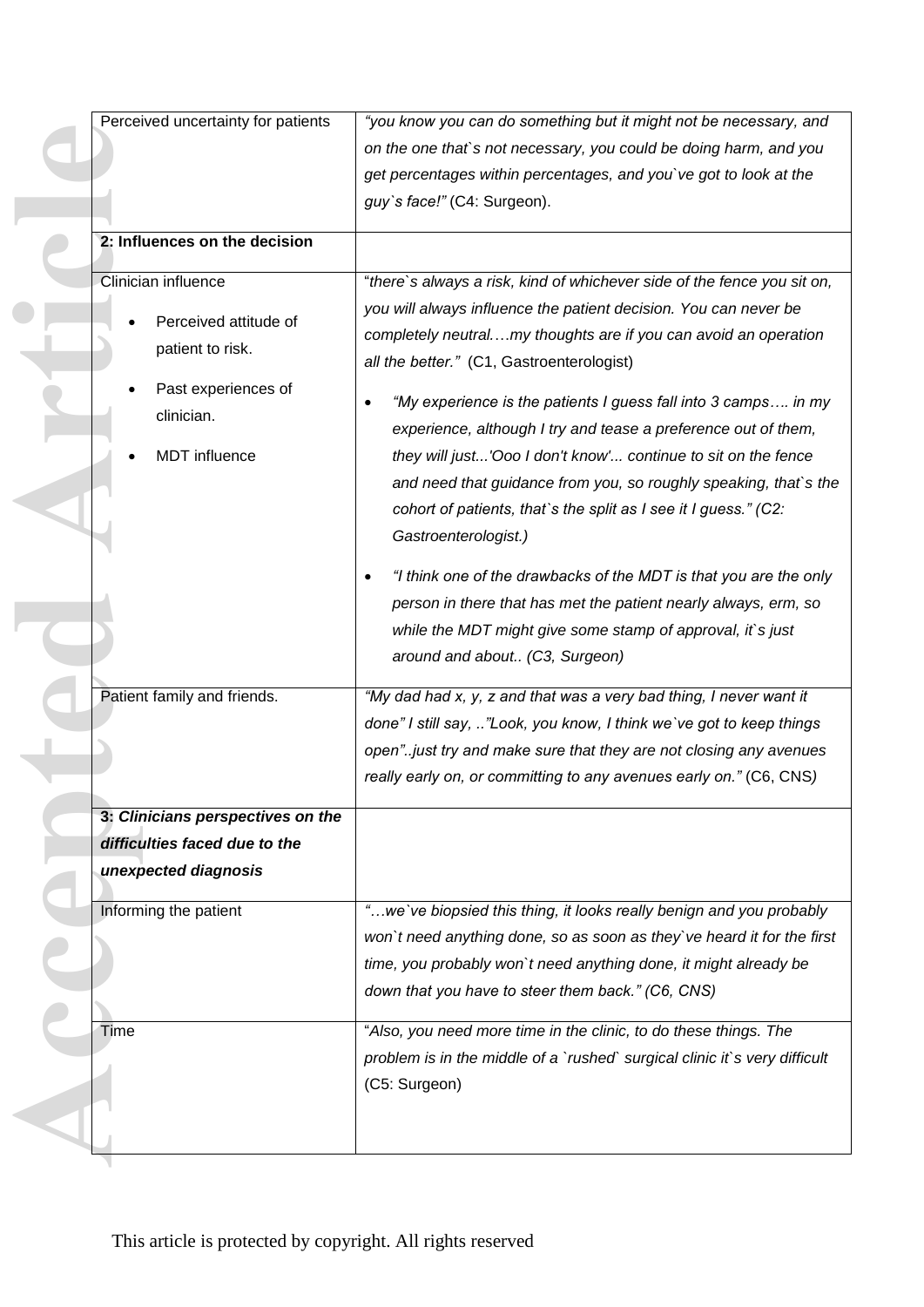#### *1. Decision outcome uncertainty*

Uncertainty related to evidence available to support treatment options. These uncertainties appeared to increase the difficulties clinicians experienced when approaching treatment discussions with patients.

*"And when you try to tell them there is a theoretical risk with a 20% risk of associated lymph nodes outside of the bowel wall, which we cannot see now, we can't tell, yeah, it is a very difficult conversation. … I don't like it to be honest" (C5: Surgeon)*

Several reasons for these difficulties were discussed, including concerns about quality of polyp histology reports. Clinicians stated certain elements of assessment were often missing, such as depth of invasion, and presence or lack of lymphovascular invasion (LVI).

Clinicians did not therefore feel confident they had enough high-quality data related to individual cases to provide the true context of risk involved to patients. Clinicians felt uncomfortable with this level of uncertainty.

*"If you operate on them, almost invariably they will have almost every complication under the sun, and there's nothing in there. If you don't operate on them, they will develop metastases"*

Participants articulated concern that if they themselves found data confusing, then how could they present this information to patients and encourage them to make treatment decisions.

#### *2: Influences on the decision*

Clinicians acknowledged various influences, which potentially add bias to consultations. These included outcomes from patients treated previously. As the incidence of unexpected malignant polyps is low, clinicians are more likely to remember individual cases. This memory may influence consultations, especially if the patient had a bad outcome. Unce approvises<br>
articles of the district of the product of the product of the product of the product of the mail<br>
about the mail men about the search of the search of the Use the Cother<br>
about The Luse the the Use the Cot

*"That past man I used [*the experience*] to tell another lady who had a similar thing. I thought about that man,* (C10, Surgeon)

The influence of the MDT was fundamental. Some recognised the MDT decision should be used as a recommendation, rather than a definite decision on treatment.

"*at the MDT, we would try and come up with a consensus together, talk through options and then go back to the patient*" (C1, Gastroenterologist)

Others were concerned about the strong voice of the MDT: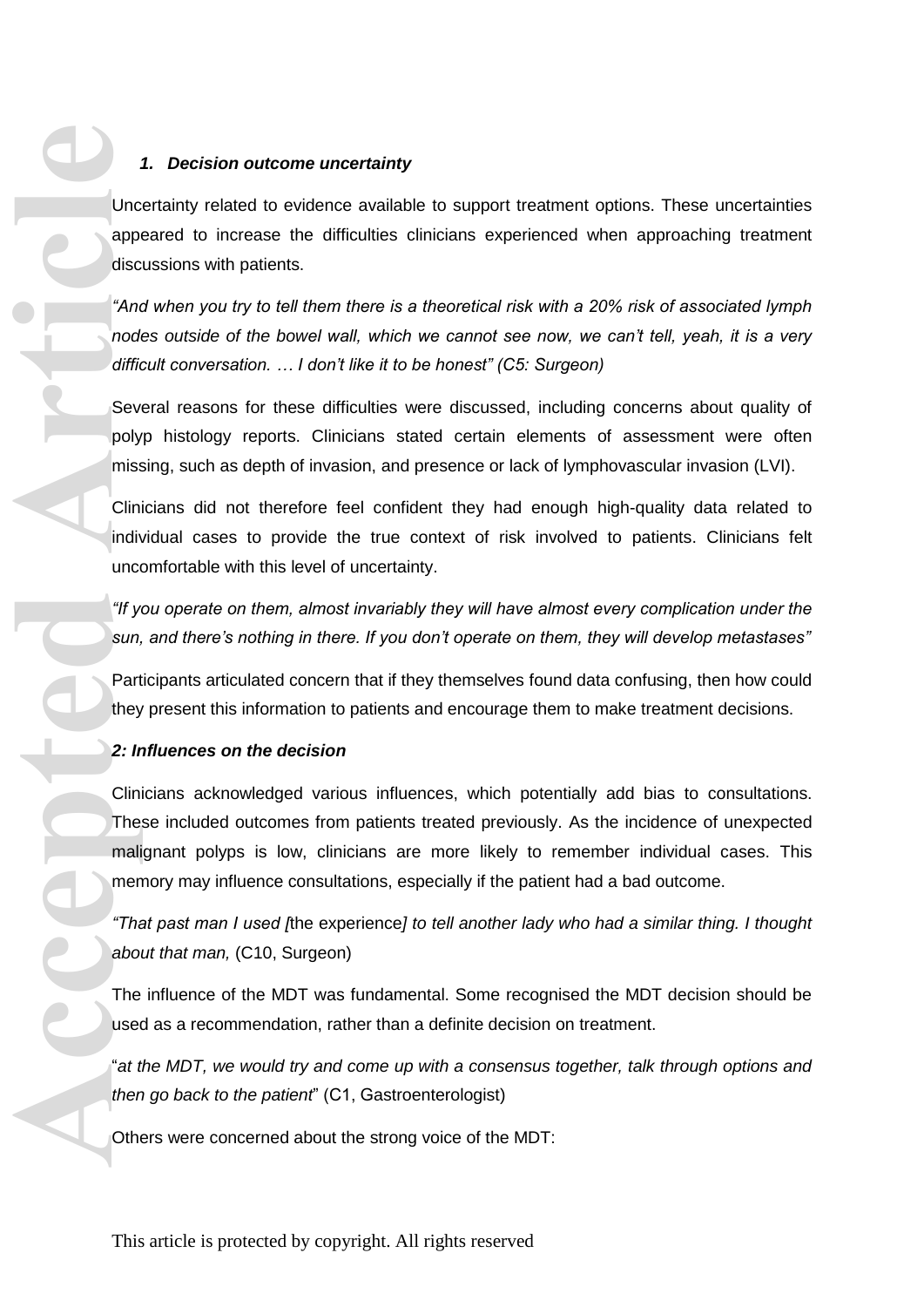" *a lot of clinicians have a strong opinion as to what they would do, and I guess that colours the MDT discussion to a fair extent…although it is a multidisciplinary meeting, there are often one or two voices that push things through their way" (C6, CNS)*

Clinicians expressed concern there was nobody present at the meeting who knew the patient and could truly represent their values and preferences.

*"I think one of the drawbacks of the MDT is that you are the only person in there that has met the patient, so while the MDT might give some stamp of approval, it`s just around and about.." (C3, Surgeon)*

#### 3: *Clinicians perspectives on the difficulties faced due to the unexpected diagnosis.*

Clinicians highlighted difficulties in relation to the initial patient consultation. At polypectomy, there was no obvious suspicion of malignancy, thus the patient had not received the 'warning shot' prior to leaving the endoscopy department. Beginning a consultation about treatment options within the context of an 'unexpected' cancer diagnosis adds another dimension to the complexity of the conversation. the offer Clini<br>
the offer Clini<br>
paties<br>
offer He dabol<br>
the dabol<br>
3: C<br>
Clini then war treat<br>
then war treat<br>
then war treat<br>
then find the dilli<br>
find then got i<br>
The cance<br>
task<br>
leafl<br>
"I do<br>
(C2:<br>
Tim cons<br>
pote

*"in the first consultation, usually they are shocked. Because they left the endoscopy unit, telling they have a polyp. And at the next clinic you are with the colorectal surgeon who tell them, "actually there is cancer in this polyp" And their next question is "does that mean I`ve got bowel cancer?" So it`s not easy." (C5: Surgeon).*

The challenge of communication in this situation was concerning. Imparting a diagnosis of cancer, outlining treatment options, including risk profiles was described as '*an impossible task*'. The challenge is compounded by a lack of supporting tools such as information leaflets.

"*I don`t have a particular resource that I can use or refer to….there is nothing in particular*." (C2: gastroenterologist)

Time pressures were an additional concern. Firstly, relating to time allocated to each consultation and secondly allowing patients 'time to think', with additional clinic appointments potentially lengthening patient pathways.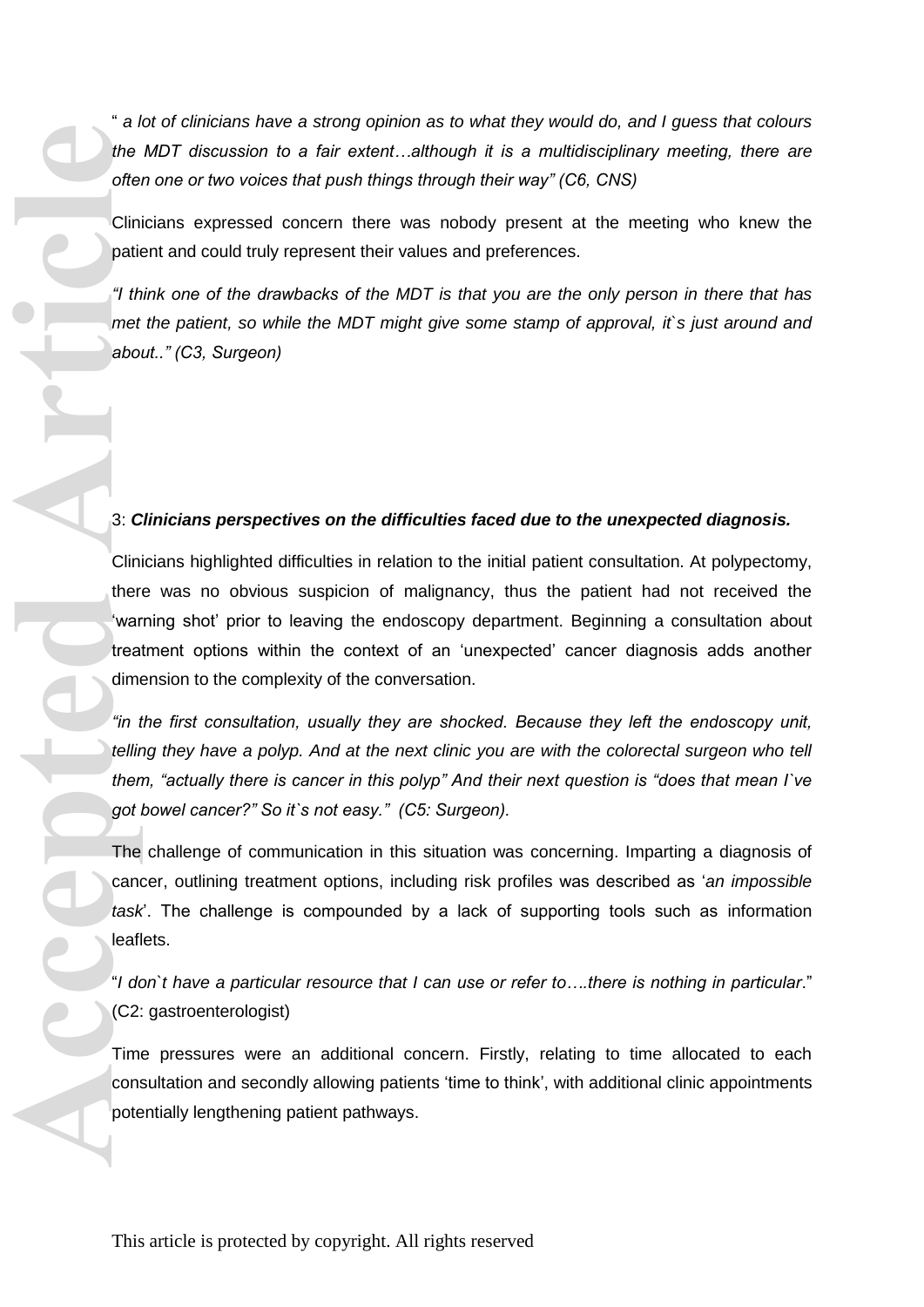### **Patient interviews**

### **Table 3: Summary of themes identified from patient interviews**

|                                  | Three main themes were identified with significant implications for clinical practice. 1) |  |
|----------------------------------|-------------------------------------------------------------------------------------------|--|
|                                  | Diagnosis: the emotional turmoil of an unexpected abnormality; 2) Making sense of         |  |
|                                  | uncertainty; 3) Living with uncertainty. These themes are summarised in Table 3.          |  |
|                                  |                                                                                           |  |
|                                  |                                                                                           |  |
|                                  |                                                                                           |  |
|                                  |                                                                                           |  |
|                                  |                                                                                           |  |
|                                  |                                                                                           |  |
|                                  |                                                                                           |  |
|                                  |                                                                                           |  |
|                                  |                                                                                           |  |
|                                  |                                                                                           |  |
|                                  |                                                                                           |  |
|                                  |                                                                                           |  |
|                                  |                                                                                           |  |
|                                  |                                                                                           |  |
|                                  |                                                                                           |  |
|                                  |                                                                                           |  |
|                                  |                                                                                           |  |
|                                  |                                                                                           |  |
|                                  |                                                                                           |  |
|                                  |                                                                                           |  |
|                                  |                                                                                           |  |
|                                  | Table 3: Summary of themes identified from patient interviews                             |  |
|                                  |                                                                                           |  |
| <b>Theme</b>                     | <b>Example quotes</b>                                                                     |  |
| 1:Diagnosis: the emotional       |                                                                                           |  |
| turmoil of an unexpected         |                                                                                           |  |
| abnormality.                     |                                                                                           |  |
|                                  |                                                                                           |  |
| Initial investigation: emotional | "I was in the waiting room, and then me phone went, and they said                         |  |
| preparation.                     | you're going for scans and I said what are you talking about coz I                        |  |
|                                  | didn't know. And I said what do I want scans for? I was sitting by                        |  |
|                                  | myself and I was worried like. (P3, surveillance)                                         |  |
| The anxious wait.                | "We'd thought after it'd gone that long, we thought that the                              |  |
|                                  | appointment was purely to say, "have you had any problems?" "Has                          |  |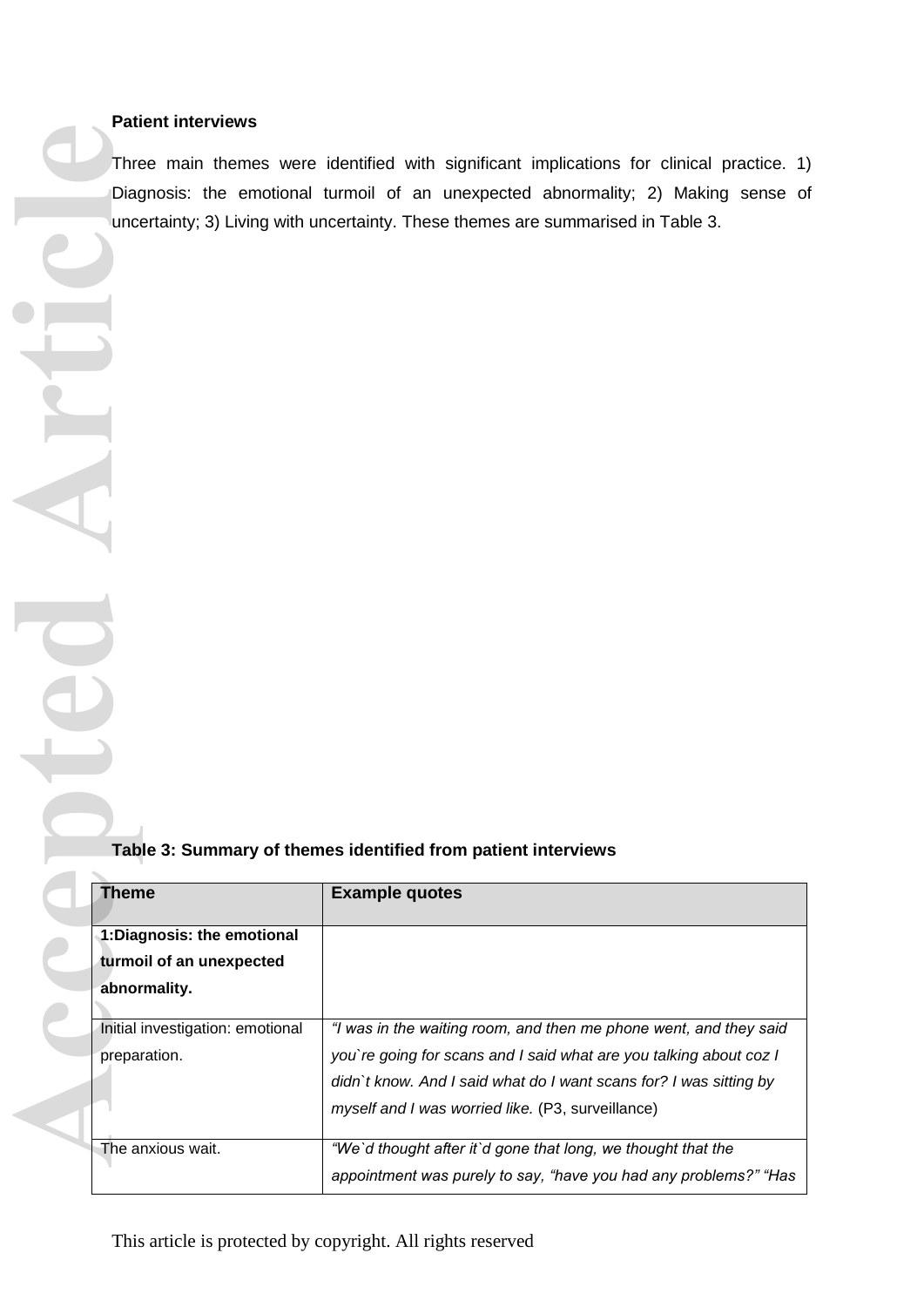|                             | there been any other symptoms" (P1, Surveillance)                                          |
|-----------------------------|--------------------------------------------------------------------------------------------|
| 2: Making sense of          |                                                                                            |
| uncertainty.                |                                                                                            |
| Information and             | "You don't want to bombard yourself with everything cos you end                            |
| understanding.              | up being as low as you can be. I know it's the trendy thing to                             |
|                             | Google everything." (P1, Surveillance)                                                     |
| The influence of family and | " [my wife] used to work in the medical industry, she worked for                           |
| others.                     | Holister until about 3 years ago. So she did stomas and stuff of that                      |
|                             | nature and all the incontinence and what have you." (P3,                                   |
|                             | Surveillance)                                                                              |
| Time to understand and      | "I liked it when I went back and had a chat with him to be honest.                         |
| decide.                     | Because you can take it in better, obviously then the shock of it is                       |
|                             | off you." (P3, surveillance)                                                               |
| 3: Living with uncertainty. |                                                                                            |
| Resulting apprehension.     | "I still feel I've done the right thing, particularly since I've had                       |
|                             | another colonoscopy and they said everything looks good" (P2,                              |
|                             | Surveillance)                                                                              |
| World in a spin.            | "Sometimes I'm alright and sometimes you get horrible just comes                           |
|                             | in your head." (P3, surveillance)                                                          |
|                             |                                                                                            |
|                             |                                                                                            |
|                             | 1) Diagnosis: the emotional turmoil of an unexpected abnormality.                          |
|                             | Patients described experiencing 'emotional turmoil'. Any diagnosis of cancer has a huge    |
|                             | emotional impact, however the unexpected nature of a malignant polyp diagnosis appeared    |
|                             | to increase the upheaval. Hospital system factors added to the turmoil experienced. Fo     |
|                             | example, because the polyp removed was not assessed as 'suspicious' by the endoscopist     |
|                             | histology was not fast tracked as urgent. The additional time taken from endoscopy to      |
|                             | receiving results led to complacency. Patients interpreted the delay as "no news is good   |
| news".                      |                                                                                            |
|                             | " I didn't hear nowt for like four and a half weeks and I thought oh, well I'm alright     |
|                             | otherwise, I had forgotten about it. Because me mate had went, and he had to have are      |
|                             | operation, but they told him in 4 days. He'd gone in on the Sunday of the next weekend. So |
|                             | I thought $\Gamma$ m alright there is nout the matter with us $"$                          |

### *1) Diagnosis: the emotional turmoil of an unexpected abnormality.*

*"… I didn`t hear nowt for like four and a half weeks and I thought oh, well I`m alright, otherwise, I had forgotten about it. Because me mate had went, and he had to have an operation, but they told him in 4 days. He`d gone in on the Sunday of the next weekend. So, I thought I`m alright, there`s nowt the matter with us,"*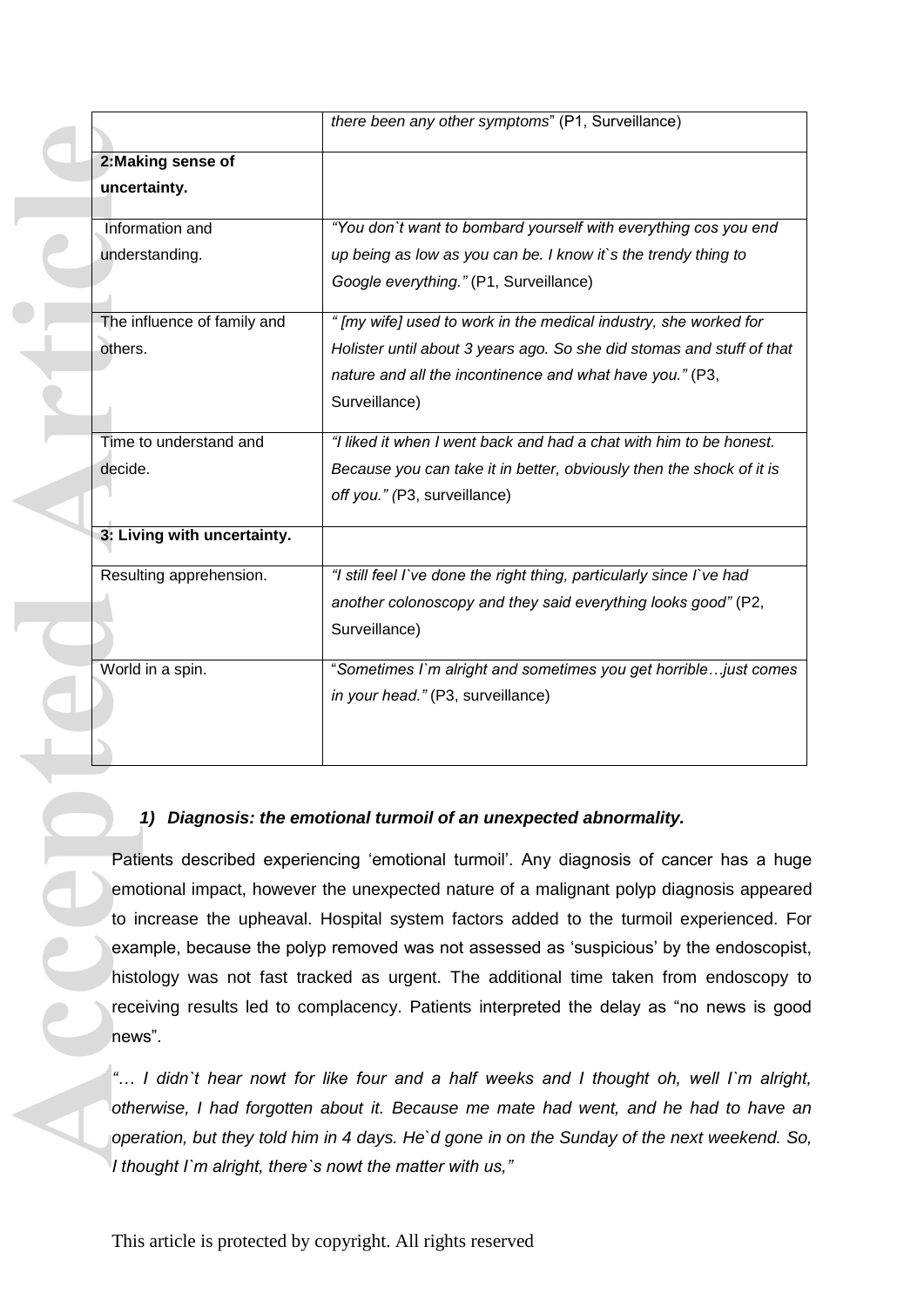(P3, Surveillance)

#### *2) Making sense of uncertainty.*

Making sense of their diagnosis was difficult for patients, often compounded by influences from family and friends with anecdotal information regarding the disease.

*"I was sitting on me hands when he told me it was cancer. I`d gone down there on me own. The doctor kept saying the cancer had gone, but how could it? Me mate had bowel cancer and he was in hospital for days. He had to have a bag on. It took me ages to understand like. It wasn't till I went back to see the doctor again with the wife, and he explained again like"* (P3 Surveillance) Mak<br>
from "I wa The<br>
and like.<br>
I We and like.<br>
Pati cond "The<br>
Arth valu "I w ano and Wou "I w ano and Wou "I w ano and Wou "I w ano and Wou "I ju clea<br>
The deci

Patients appreciated time spent with the clinician. Additional appointments to discuss concerns and treatment options helped make sense of the uncertainty.

*"The day he told me all this, it didn`t really sink in, it takes a little bit...a got a shock to be honest. I was sitting there, and my mouth went all dry to be honest when he told me it was*  cancer. You know, you just sort of go `boof". (P4, Surveillance)

Although not an easy task, patients were able to make decisions in relation to their own values and personal situation.

"*I wouldn`t say the decision-making circle was that clear. It was a case of one thing drives another. And it would take a rather unique individual to say, depending what your life is like*  and how old you are, where you want to be in life and where you see yourself going. But it would take a unique individual to say no, I'm not having the surgery. (P5, Surgery)

#### *3) Living with uncertainty.*

Uncertainty in relation to cancer recurrence was described by patients who had chosen a surveillance pathway as their treatment option. This uncertainty appeared to be worse immediately prior to a regular clinic follow up.

*"I just hope that when I get me scan it`s clear. And when they go up with the camera, it`s clear. That`s all what`s on me mind now like."* (P3, Surveillance)

The patient who had chosen surgery was very clear he had no regrets at all with the decision.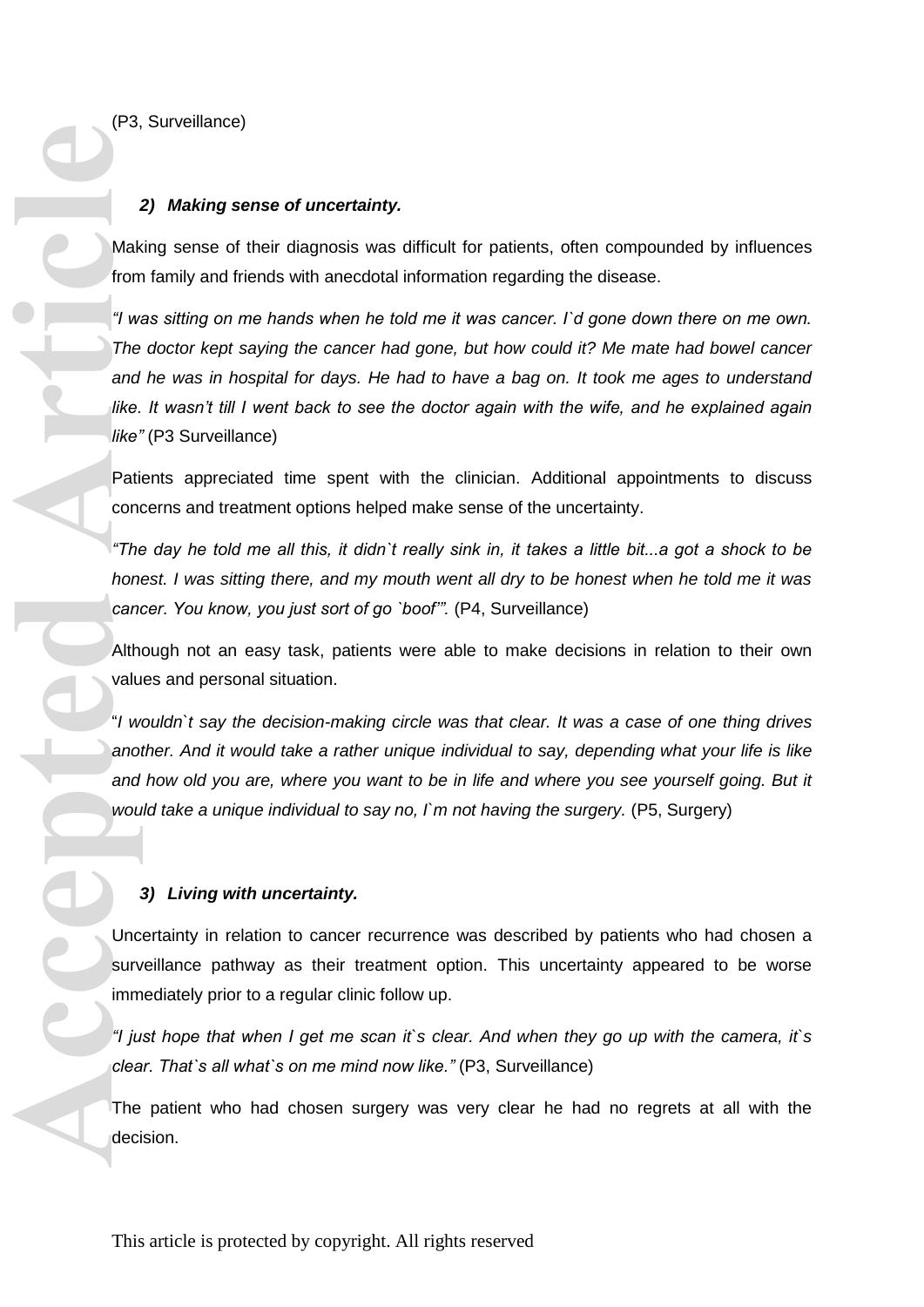*"At the back of my mind I would have been thinking what`s happening, what`s next? So with hindsight I think I`m in a far better position having done it."* (P5, Surgery)

### **Comparison of patient and clinician experiences**

|                                                                   | hindsight I think I'm in a far better position having done it." (P5, Surgery)                                                                                                                                                                                                                                                                                                                                                                                                                                                                                                           |                                                                                                                                                                                                                          |
|-------------------------------------------------------------------|-----------------------------------------------------------------------------------------------------------------------------------------------------------------------------------------------------------------------------------------------------------------------------------------------------------------------------------------------------------------------------------------------------------------------------------------------------------------------------------------------------------------------------------------------------------------------------------------|--------------------------------------------------------------------------------------------------------------------------------------------------------------------------------------------------------------------------|
| clinicians.                                                       | <b>Comparison of patient and clinician experiences</b><br>Comparing experiences of both groups offers an understanding of the similarities and<br>differences around treatment decision making. Table 4 offers a summary which identifies<br>that although common themes were identified, experiences can sometimes differ.<br>Table 4: Experience of decision making. Themes common to both patients and                                                                                                                                                                               |                                                                                                                                                                                                                          |
| <b>Experience</b>                                                 | <b>Patient</b>                                                                                                                                                                                                                                                                                                                                                                                                                                                                                                                                                                          | <b>Clinician</b>                                                                                                                                                                                                         |
| <b>Uncertainty</b><br>&<br>complexity<br>of<br><i>information</i> | Appreciate honesty from clinician<br>"Quite candid conversations which<br>was good. Obviously, the risks are you<br>miss something by taking it off with the<br>loop and you monitor to see if anything<br>else develops. But the monitoring, it<br>can end up as second stage. Which is<br>liver and lungs" (P5)<br>Able to understand risk information,<br>depending on how it is presented<br>"I thought the ratios were quite good<br>cos the man in the street can<br>understand that you know, 1:1000, 1:4<br>it's one of us (laughs)"<br>"f you take part of my bowel away, that | Perception<br>that<br>patients<br>unable<br>are<br>to<br>comprehend risk/benefit data<br>"They will never understand it in my opinion.<br>Even for a clinician it is sometimes very tricky,<br>let alone a patient" (C9) |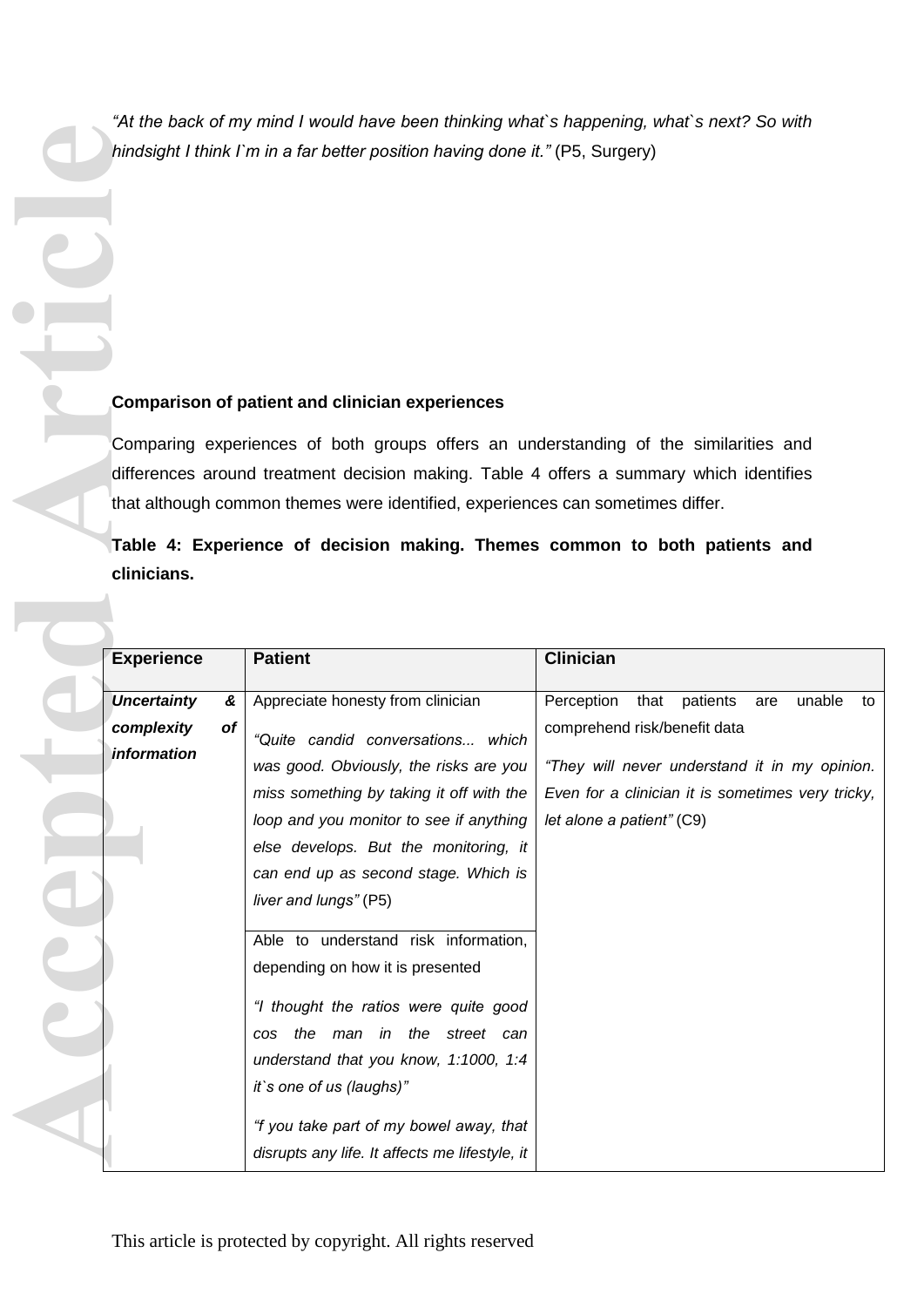|                   | affects what (wife) has to cook for me, it    |                                                     |
|-------------------|-----------------------------------------------|-----------------------------------------------------|
|                   | affects how we live and you know, just        |                                                     |
|                   | how we get through life." (P2)                |                                                     |
|                   |                                               |                                                     |
|                   | Misunderstanding malignant polyp as           |                                                     |
|                   | more advanced bowel cancer.                   |                                                     |
|                   | " I'd heard of people having bowel            |                                                     |
|                   | cancer and that's all I could think of"       |                                                     |
|                   | (P3)                                          |                                                     |
|                   |                                               |                                                     |
| <b>Influences</b> | friends-<br>in<br>particular<br>Family<br>and | Past experiences of treating patients diagnosed     |
|                   | experiences<br>previous<br>related<br>to      | with malignant polyp                                |
|                   | colorectal cancers                            | "that man I used (the experience) to tell another   |
|                   | "I've seen the other family members go        | lady who had a similar thing" (C10)                 |
|                   | through treatments and the side effects       |                                                     |
|                   | of these treatments" (P2)                     | <b>MDT</b>                                          |
|                   |                                               | "People who have a strong opinion tend to           |
|                   |                                               | voice that opinion the loudest, so although it is a |
|                   |                                               | multi-disciplinary meeting, there are often one     |
|                   |                                               | or two voices that sort of push things through      |
|                   |                                               | their way" $(C2)$                                   |
|                   |                                               |                                                     |
|                   |                                               |                                                     |
|                   |                                               | Perception of patient understanding                 |
|                   |                                               |                                                     |
|                   |                                               | "you get percentages within percentages, and        |
|                   |                                               | you've got to look at the guy's face" (C4)          |
|                   |                                               |                                                     |
| <b>Unexpected</b> | "No news is good news"                        | Difficult conversations related to malignant        |
| diagnosis         | "we'd thought after it'd gone that long,      | polyp vs bowel cancer                               |
|                   | we thought that the appointment was           | "they left the endoscopy unit, telling they have a  |
|                   | purely to say, "have you had any              | polyp. And at the next clinic you are with the      |
|                   | problems?" (P1)                               | colorectal surgeon who tell them, 'actually there   |
|                   |                                               | is cancer in this polyp' And their next question is |
|                   |                                               | 'does that mean I've got bowel cancer?' You         |
|                   |                                               | see what I mean? So it's not easy. They expect      |
|                   |                                               | you to tell them what to do next. They don't        |
|                   |                                               | realise that this is very much in the grey area     |
|                   |                                               | and whatever we decide, there's no perfect          |
|                   |                                               |                                                     |
|                   |                                               | solution." (C5)                                     |

 $\begin{array}{c} \bullet \\ \bullet \end{array}$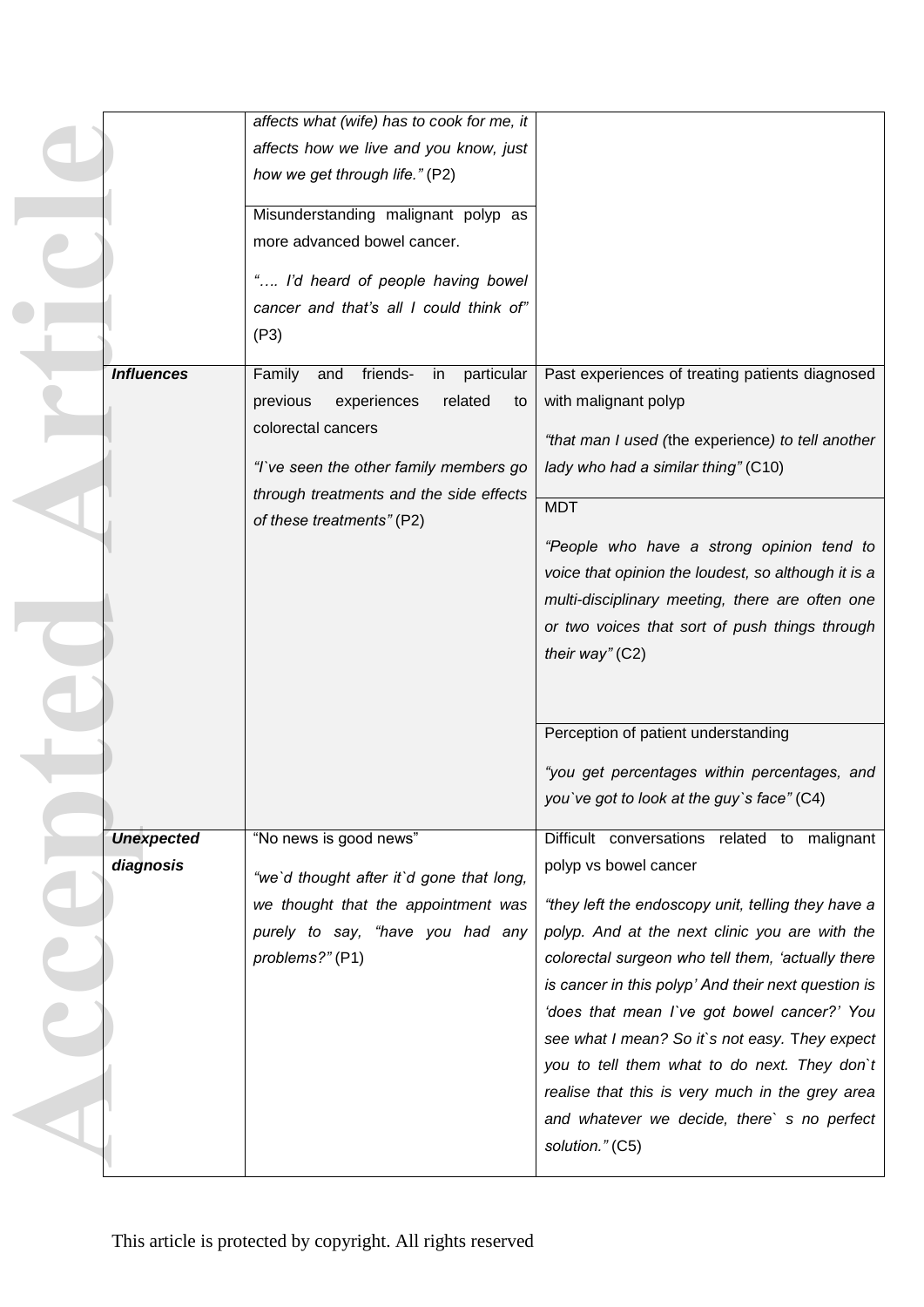|                                                                                               | Hospital system Unclear pathways                                                                         | Hospital process issues related to initial benign                                                       |  |  |  |
|-----------------------------------------------------------------------------------------------|----------------------------------------------------------------------------------------------------------|---------------------------------------------------------------------------------------------------------|--|--|--|
|                                                                                               | " I was in the waiting room, me phone                                                                    | assessment                                                                                              |  |  |  |
|                                                                                               | went, and they said 'you're going for                                                                    | " they are a surprise find, they get discussed at                                                       |  |  |  |
|                                                                                               | scans' and I said 'what are you talking                                                                  | the MDT on a Thursday and the patient might                                                             |  |  |  |
|                                                                                               | about' cos I didn't know". (P3)                                                                          | be rang on the afternoon, 'can you come to                                                              |  |  |  |
|                                                                                               |                                                                                                          | clinic tomorrow?' so there is that heightened                                                           |  |  |  |
|                                                                                               |                                                                                                          | anxiety before you start" (C6)                                                                          |  |  |  |
| <b>Time</b>                                                                                   | Appreciation of a second outpatient                                                                      | Difficulties experienced due to busy outpatient                                                         |  |  |  |
|                                                                                               | clinic discussion (and clinical nurse                                                                    | clinic                                                                                                  |  |  |  |
|                                                                                               | specialist support)-                                                                                     |                                                                                                         |  |  |  |
|                                                                                               | "I like it when I went back and had a                                                                    | "the way we work is it's very difficult for me to<br>squeeze in extra patients in our clinic, with such |  |  |  |
|                                                                                               | chat with him to be honest. Because                                                                      | a demand on our time" (C1)                                                                              |  |  |  |
|                                                                                               | you can take it in better obviously                                                                      |                                                                                                         |  |  |  |
|                                                                                               | then the shock of it is off you". (P3)                                                                   |                                                                                                         |  |  |  |
|                                                                                               |                                                                                                          |                                                                                                         |  |  |  |
|                                                                                               | "(The CNS) always there when we                                                                          |                                                                                                         |  |  |  |
|                                                                                               | needed someone to talk to, and you                                                                       |                                                                                                         |  |  |  |
|                                                                                               | never feel a bother". (P1)                                                                               |                                                                                                         |  |  |  |
|                                                                                               |                                                                                                          |                                                                                                         |  |  |  |
|                                                                                               |                                                                                                          |                                                                                                         |  |  |  |
|                                                                                               |                                                                                                          |                                                                                                         |  |  |  |
| <b>Discussion</b>                                                                             |                                                                                                          |                                                                                                         |  |  |  |
|                                                                                               | To date, and to the authors knowledge, there are no randomised controlled trials evaluating              |                                                                                                         |  |  |  |
|                                                                                               | options of surgery or surveillance for malignant polyp treatment. This qualitative study used            |                                                                                                         |  |  |  |
|                                                                                               | an Interpretative Phenomenological Approach to understand clinician and patient                          |                                                                                                         |  |  |  |
|                                                                                               | perspectives on treatment decision making following such a diagnosis. Current practice                   |                                                                                                         |  |  |  |
|                                                                                               | guidance <sup>8-10</sup> states that a shared approach to decisions is both desirable and appropriate in |                                                                                                         |  |  |  |
|                                                                                               | this situation. Analysis of patient and clinician interviews identified there are multiple areas         |                                                                                                         |  |  |  |
| where improvements could be made to current practice. Utilising the findings from this study, |                                                                                                          |                                                                                                         |  |  |  |
|                                                                                               | a conceptual framework was developed (figure 1).                                                         |                                                                                                         |  |  |  |
|                                                                                               |                                                                                                          |                                                                                                         |  |  |  |
|                                                                                               |                                                                                                          |                                                                                                         |  |  |  |
|                                                                                               |                                                                                                          |                                                                                                         |  |  |  |
|                                                                                               |                                                                                                          |                                                                                                         |  |  |  |
|                                                                                               |                                                                                                          |                                                                                                         |  |  |  |
|                                                                                               |                                                                                                          |                                                                                                         |  |  |  |

### **Discussion**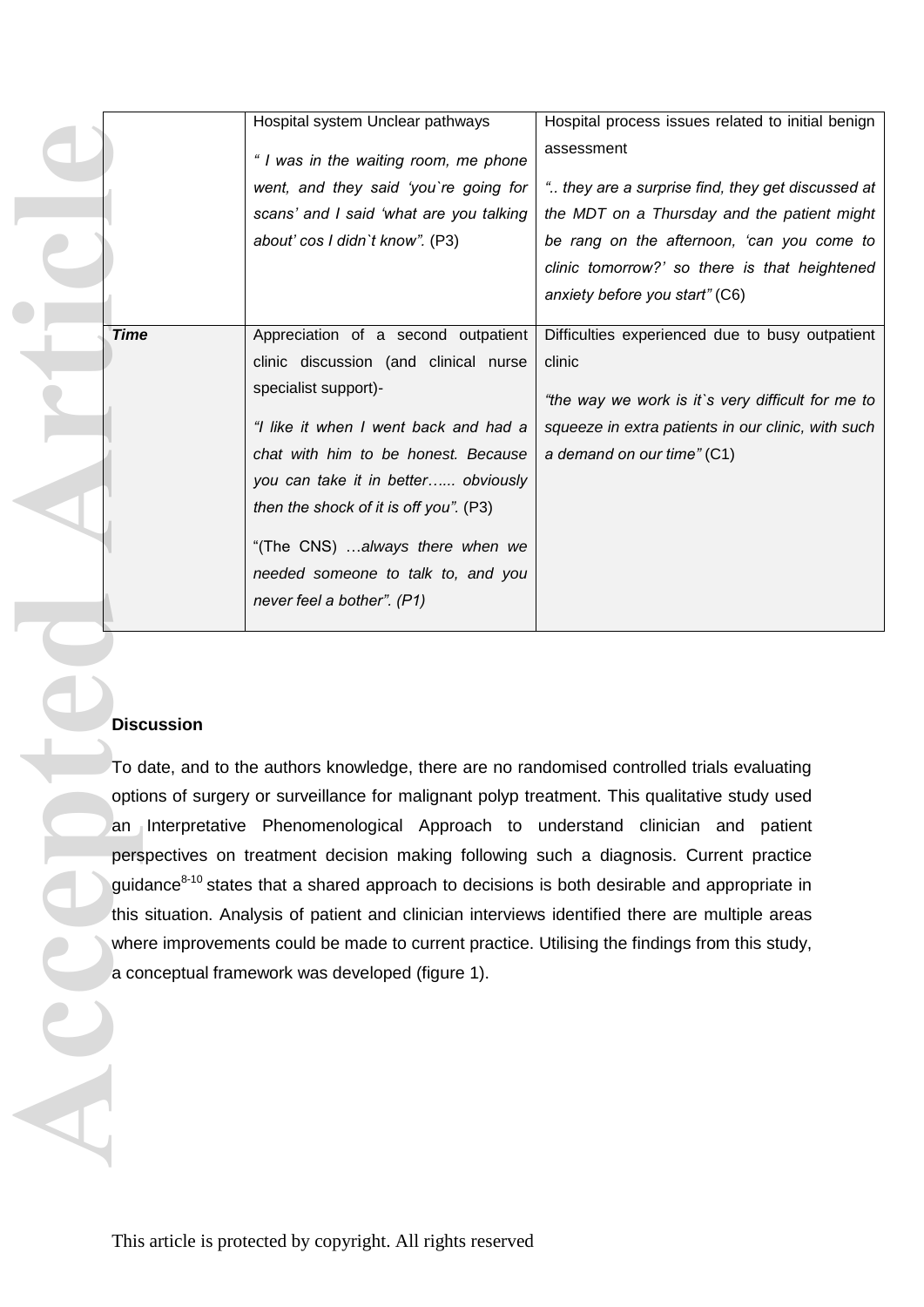

# **Figure 1**: **Conceptual framework for enhancements to patient involvement in treatment decisions following an unexpected malignant polyp diagnosis**

The framework addresses key issues identified by both patients and clinicians. As always, the colorectal clinical nurse specialists (CNS) hold a central role in supporting patients and navigating clinical pathways. They are pivotal in driving recommended improvements and ongoing support for these patients.

Improving communication links between histopathology and the colorectal MDT, (in particular the CNS) to flag malignant polyp diagnoses early in the pathway could reduce delays and the risk of a 'no news is good news' perception. Improved communication would also ensure clinicians were aware of the unexpected diagnosis earlier, to allow adequate and meaningful MDT discussion.

Paramount to patient discussions is the provision of accurate risk/benefit information for each treatment option. Whilst the ACPGBI paper provides a general risk stratification, a more focussed MDT discussion would support individualised case assessment. The use of mortality index scores in relation to surgical options during discussions may also contextualise options for individual patients.

Standardised histological reporting and endoscopic assessment discussed at MDT meetings could better inform decision making. Discussion at MDT including risks of surgical mortality and morbidity with patient values and preferences may reduce levels of uncertainty for clinicians prior to patient consultation. The MDT would therefore generate options with risk profiles, to discuss with patients on an individualised basis.

Treatment decisions are required in the face of uncertainty with many preference sensitive choices. Clinicians should avoid making assumptions about patient goals and values by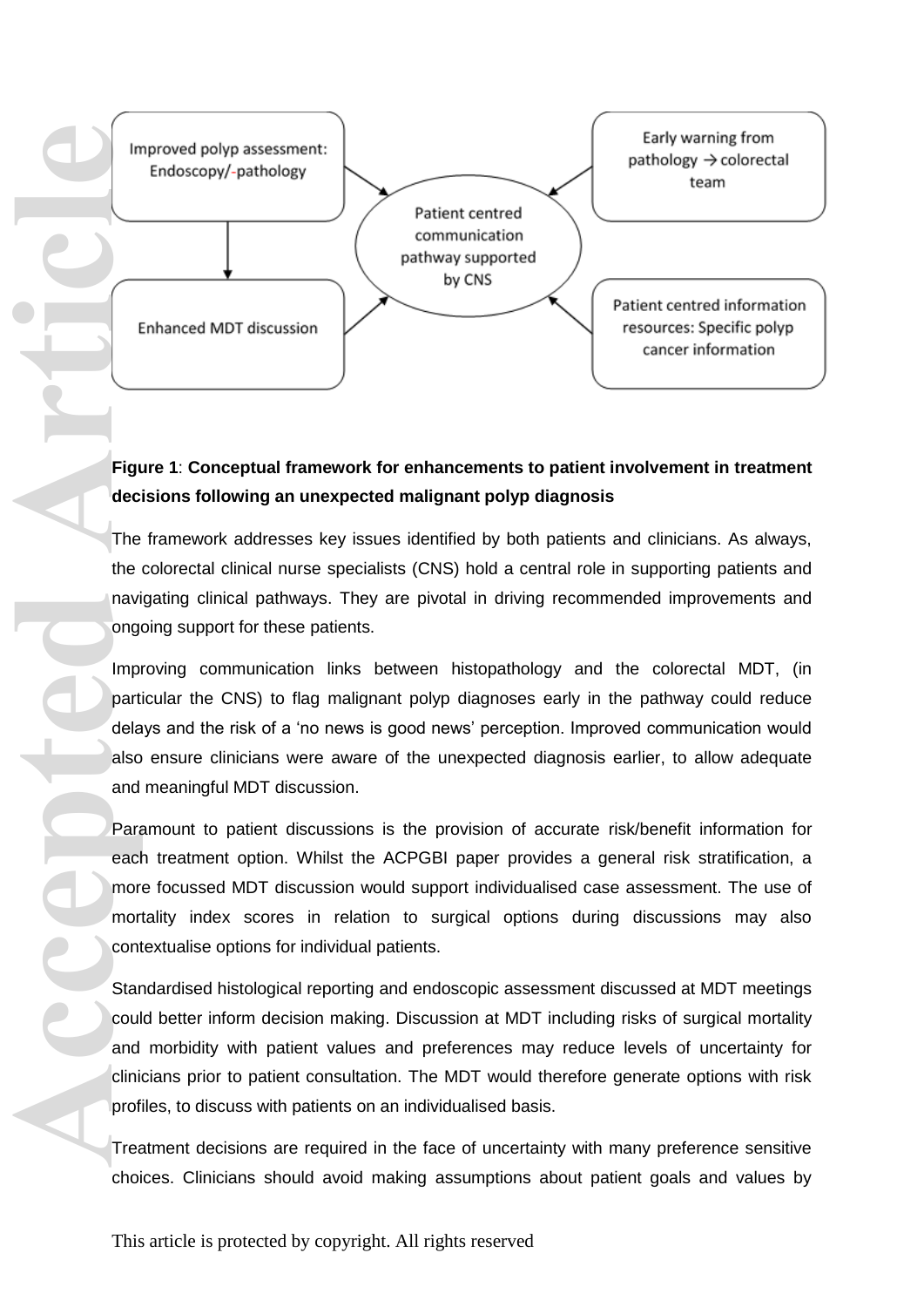asking clear questions before discussing risks and benefits of treatment options openly and honestly. The development of patient centred resources would also aid understanding of risk profiles associated with treatment options specifically for a malignant polyp.

#### **Limitations and future work**

The findings presented are limited by factors inherent to qualitative analysis. Participants may have skewed experiences based on local patterns of care, however although the study was conducted within the North of England, multiple sites were used to reduce such bias. All but one of the patients interviewed had chosen surveillance following their diagnosis and a broader insight of patients who underwent surgery might have enhanced the study.

The relationship between specific patients and their named clinicians and healthcare team was not explored as part of these interviews. Participants were reassured of their anonymity and that their clinicians were not informed when interviews were undertaken. Although some patients were treated by clinicians interviewed, this was a chance occurrence. Despite this, patients may have minimised negative experiences about the care received, although we attempted to mitigate this by interviewing patients away from the immediate clinical team, conducted private interviews and ensured participants understood their identity would be protected.

Although uptake of interviews amongst contacted patients was high, recruitment of patients to further explore these themes was pragmatically limited by the small number of patients with malignant polyp identified at each site, despite an 18-month recruitment period.

Uncertainty is a common experience in cancer survivorship<sup>14</sup> and can be affected by different clinical factors. Uncertainty can affect both quality of life and psychological wellbeing. Although the researcher anticipated a degree of uncertainty from patient interviews within this study, the emotion did not appear to translate into regret following their decision. All patients stated that they were happy with the decision they had made. Many admitted that their emotions had been affected by the overall experience and although it was not an aim of this study to understand the long-term effects of a malignant polyp diagnosis, it is an important consideration for the future. **Acception Containers**<br> **Article**<br> **Article**<br> **Article**<br> **Article**<br> **Article**<br> **Article**<br> **Article**<br> **Article**<br> **Article**<br> **Article**<br> **Article**<br> **Article**<br> **Article**<br> **Article**<br> **Article**<br> **Article**<br> **Article**<br> **Article**<br>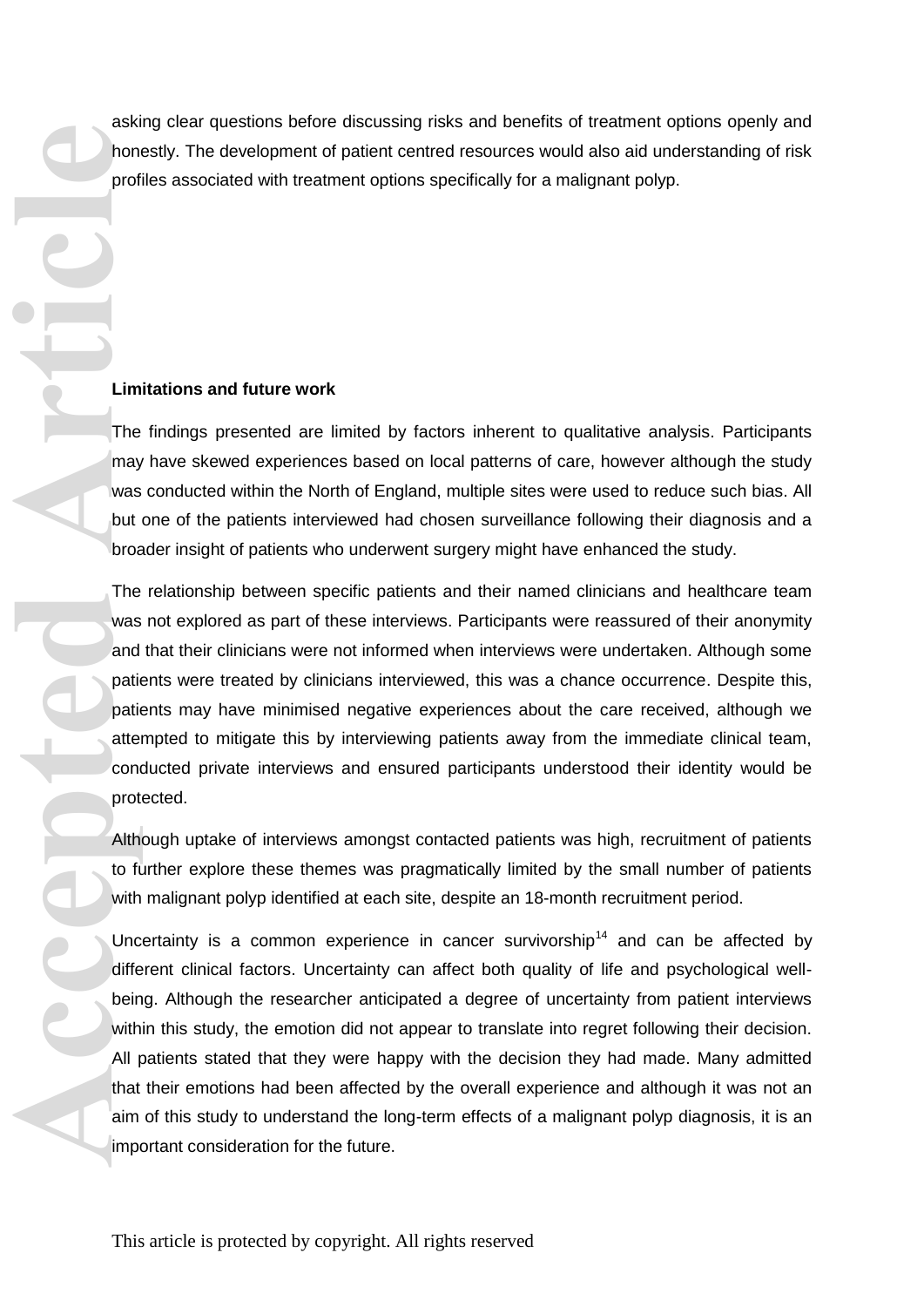#### **Conclusion**

This study is, to the author's knowledge, the first time both patients and clinician's experiences of making decisions following an unexpected malignant colorectal polyp diagnosis have been explored. Improvements in technology, and therefore diagnostic ability, within Endoscopy such as high definition scopes seek to reduce the likelihood of an 'unexpected' malignant polyp diagnosis, however it is unlikely that the 'unexpected' malignant polyp will disappear completely. **Con**<br>
This experting<br>
with time mali<br>
in de fit<br>
in de fit<br>
in de fit<br> **Refit**<br>
1:Ne<br>
mali<br>
2: L<br>
Prog<br>
3: R<br>
Colo<br>
(SSI<br>
4: C<br>
mali<br>
5: H<br>
Internation of the state of the state of the state of the state of the state of t

As the decision between surgery and surveillance following a diagnosis of unexpected malignant polyp is preference sensitive, it is important that the values and beliefs of the individual patient are considered. Many of the issues raised in relation to patient involvement in decision making can be overcome with minor alterations to current practice. The findings of this study should be used as a foundation to build patient centred care for the future.

#### **References**

1:Netzer P, Forster C, Biral R et al. Risk factor assessment of endoscopically removed malignant colorectal polyps*. Gut* 1998; 43: 669-74

2: Logan RF, Patnick J, Nickerson C, *et al*. Outcomes of the Bowel Cancer Screening Programme (BCSP) in England after the first 1 million tests, *Gut,* 2012;61:1439-1446.

3: Richards CH, Ventham NT, Mansouri D, *et al*. An evidence-based treatment algorithm for colorectal polyp cancers: results from the Scottish Screen-detected Polyp Cancer Study (SSPoCS), *Gut,* 2016; 67: 299-306.

4: Gill, M., Rutter, M. & Holtham, S. (2013), Management and short‐term outcome of malignant colorectal polyps in the north of England, *Colorectal Disease,* 15, (2) pp: 169-176

5: Richards C, Levic K, Fischer J, Eglinton T, Ramsay G, Kumarasinghe P, et al. International validation of a risk prediction algorithm for patients with malignant colorectal polyps. Colorectal disease : the official journal of the Association of Coloproctology of Great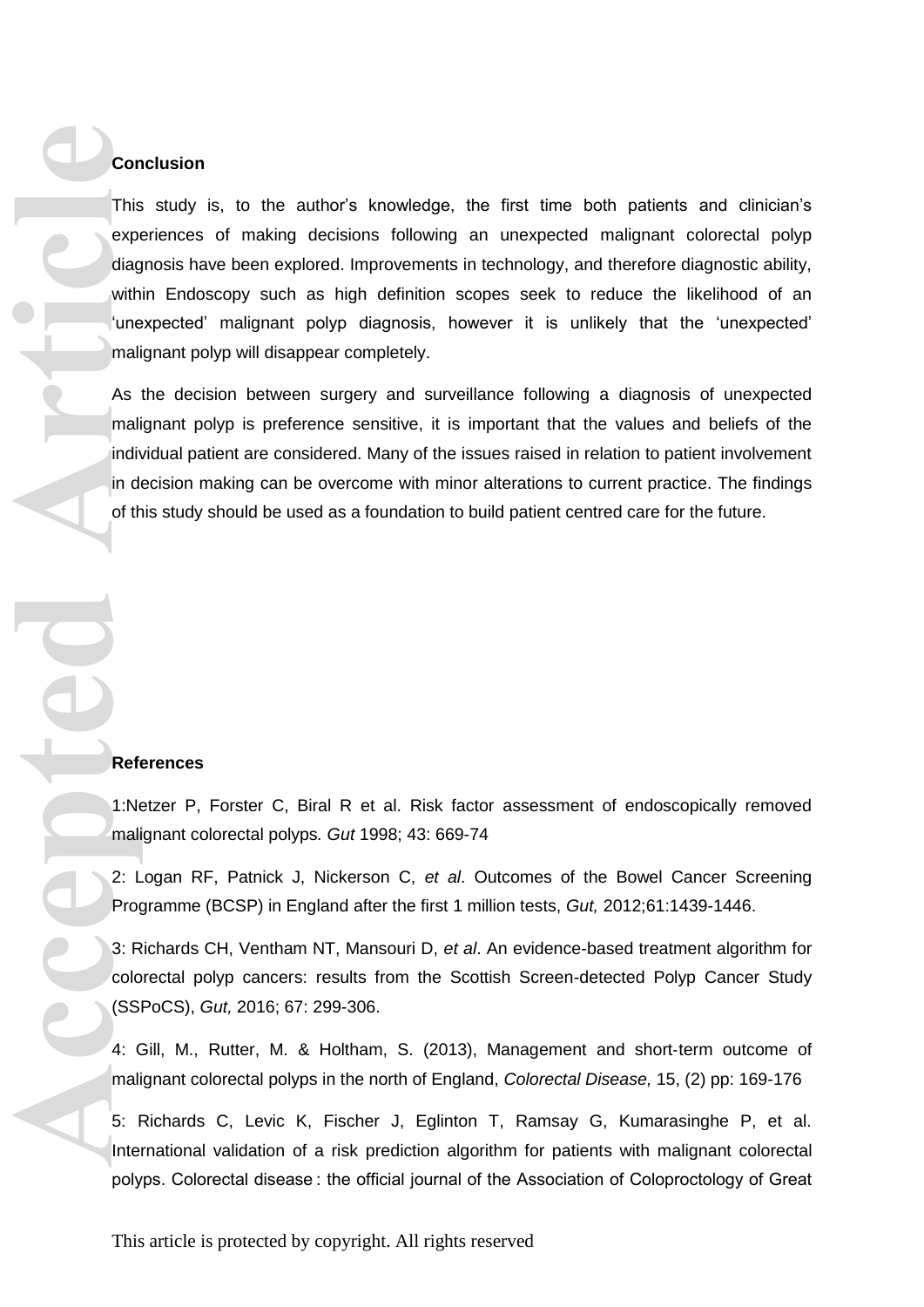Britain and Ireland [Internet]. 2020 Sep 15 [cited 2020 Nov 22]; Available from: http://search.ebscohost.com/login.aspx?direct=true&AuthType=athens&db=mdc&AN=32931 132&site=ehost-live

6:Williams J, Pullan R, Hill,J., Horgan, P., Salmo, E., Buchanan, G., Rasheed, S., McGee, S. & Haboubi, N. (2013), Management of the malignant colorectal polyp: ACPGBI position statement, *Colorectal Disease,* 15, (s2), pp: 1-38

7: Shaukat A, Kaltenbach T, Dominitz JA, Robertson DJ, Anderson JC, Cruise M, Burke CA, Gupta S, Lieberman D, Syngal S, Rex DK. Endoscopic Recognition and Management Strategies for Malignant Colorectal Polyps: Recommendations of the US Multi-Society Task Force on Colorectal Cancer. *Gastrointestinal endoscopy*. 2020 Nov 1;92(5):997-1015.

8: Elwyn G, Edwards A, Kinnersley P, Grol R. Shared decision making and the concept of equipoise: the competences of involving patients in healthcare choices. *British Journal of General Practice*. 2000 Nov 1;50(460):892-9.

9: National Institute for Health and Care Excellence (2012), *Patient experience in adult NHS services*. Available at: [https://www.nice.org.uk/guidance/qs15/resources/patient-experience](https://www.nice.org.uk/guidance/qs15/resources/patient-experience-in-adult-nhs-services-pdf-2098486990789)[in-adult-nhs-services-pdf-2098486990789.](https://www.nice.org.uk/guidance/qs15/resources/patient-experience-in-adult-nhs-services-pdf-2098486990789) Accessed: (25/09/2020)

10: General Medical Council (2008)*, Consent: patients and doctors making decisions together*. Available at: [https://www.gmc-uk.org/-/media/documents/consent---english-](https://www.gmc-uk.org/-/media/documents/consent---english-0617_pdf-48903482.pdf)[0617\\_pdf-48903482.pdf.](https://www.gmc-uk.org/-/media/documents/consent---english-0617_pdf-48903482.pdf) (Accessed: 25/09/2020)

11: Smith, J.A., Flowers, P. & Larkin, M. (2009), *Interpretative phenomenological analysis: theory, method and research,* London: SAGE

12:Saunders, B., Sim, J., Kingstone, T. *et al.* Saturation in qualitative research: exploring its conceptualization and operationalization. *Qual Quant* **52,** 1893–1907 (2018).

13: Vasileiou K, Barnett J, Thorpe S, Young T. Characterising and justifying sample size sufficiency in interview-based studies: systematic analysis of qualitative health research over a 15-year period. *BMC medical research methodology*. 2018 Dec;18(1):1-8.

14: Jabloo, V.G., Margaret Fitch, R.N., Tourangeau, A.E., MIST, A.P.A. and Puts, M.T., 2017, July. Antecedents and outcomes of uncertainty in older adults with cancer: a scoping review of the literature. In *Oncology Nursing Forum* (Vol. 44, No. 4, p. E152). Oncology Nursing Society. Accepted Articles<br>
Article<br>
1324<br>
6: W<br>
8: H<br>
state<br>
7: S<br>
Gup<br>
Strate<br>
7: S<br>
Gup<br>
Strate<br>
Force<br>
8: E<br>
equi<br>
Gen<br>
9: N<br>
serv<br>
in-at<br>
10: toge<br>
061<br>
11: thec<br>
12: S<br>
14: 21: S<br>
14: 21: S<br>
14: 21: S<br>
14: 21: S<br>
14: 21: S<br>
1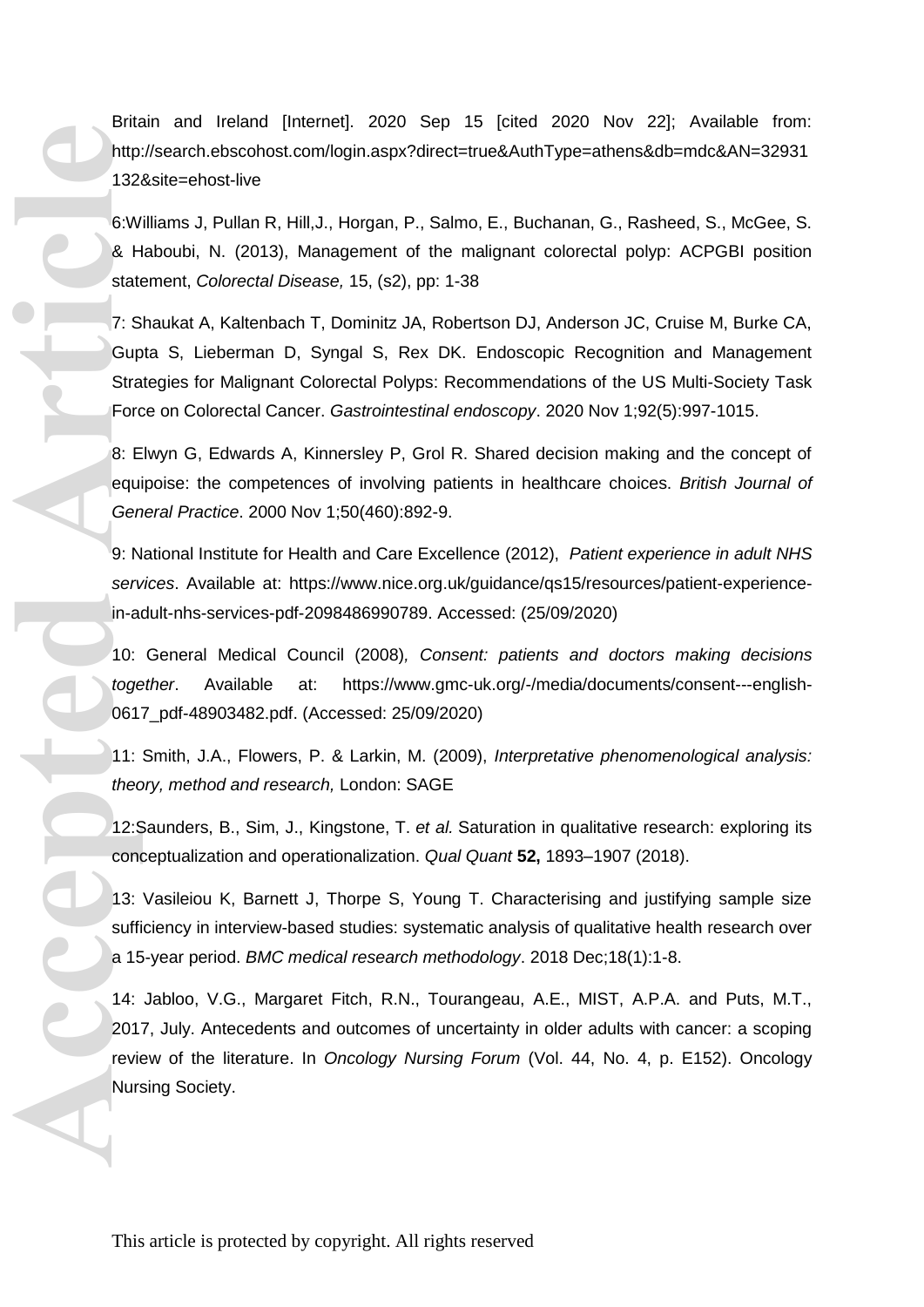**Clinician Interview Topic Guide.** 

### **Introduction:**

This study aims to explore clinician's involvement in decision making with regards to treatment following a patient diagnosis of malignant colorectal polyp. It is hoped that by finding out this information we can help future patients become more involved in making decisions about their care. **App Clin**<br>
This treat<br>
This treat<br>
The deci<br>
The area<br>
With<br>
Aim Clinn<br>
Aim Clinn<br>
Aim Clinn<br>
Aim Clinn<br>
Aim Clinn<br>
Aim Clinn<br>
Aim Clinn<br>
Aim Clinn<br>
Aim Clinn<br>
Aim Clinn<br>
Aim Clinn<br>
Aim Clinn<br>
Aim Clinn<br>
Aim Clinn<br>
Aim Cl

The work will be submitted to the University of Teesside for formal academic assessment as part of a Doctorate in Health and Social Care but the results could impact on care in this area and around the country.

The results will also help advance the service and care to others.

With your consent, I will audio record the interview.

### **Aims of today:**

 To explore some of the issues around patient treatment decision making following a diagnosis of malignant colorectal polyp.

### **Topic guide:**

- Process from histology result to treatment
- Influences?
- MDT involvement.

This article is protected by copyright. All rights reserved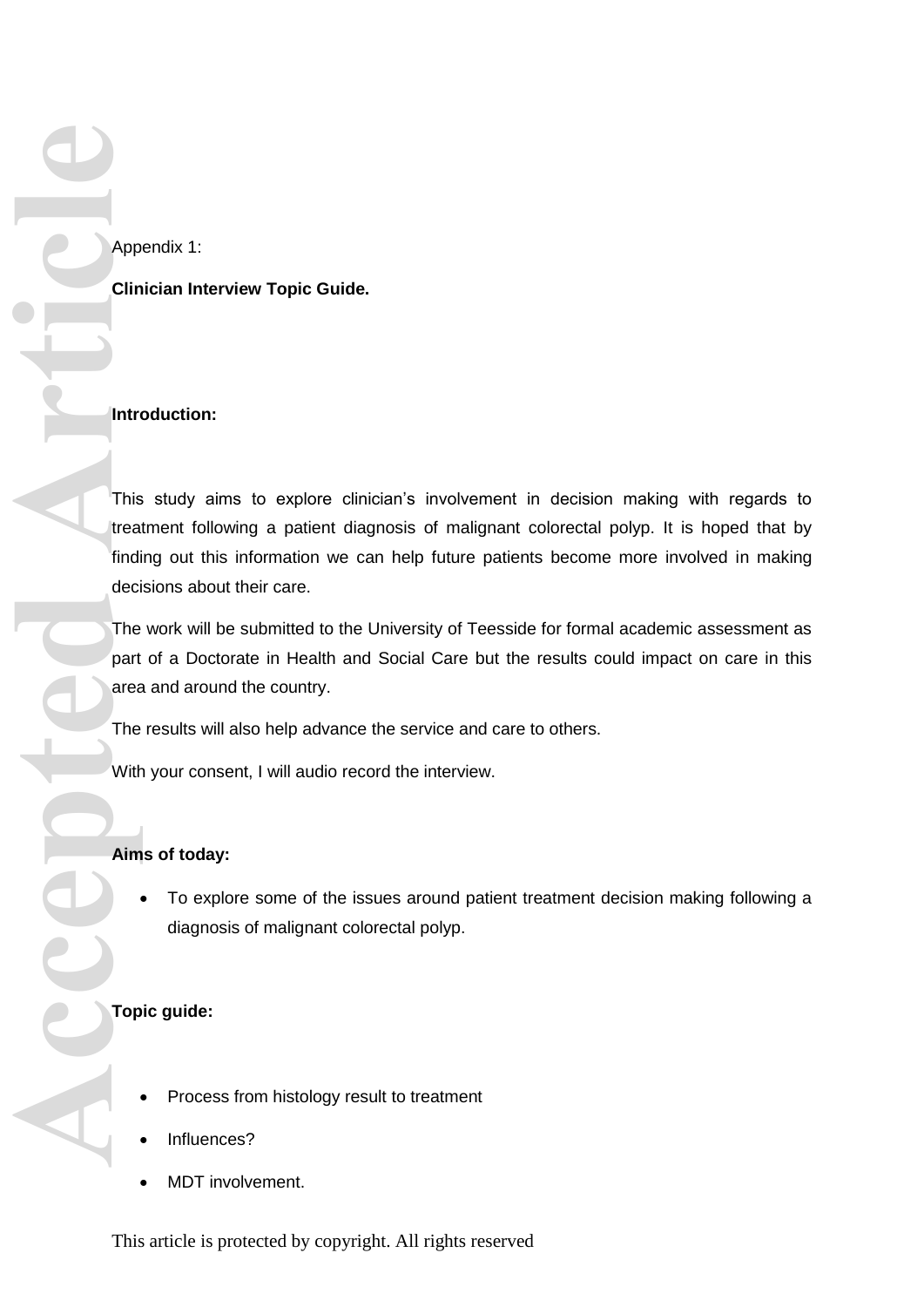- Patient's preferences.
- Discussing treatment options.
- Use of patient information.
- Timing of patient decision.
- Involvement of significant others.
- Any other thoughts.

Appendix 2:

**Patient interview topic guide** 

### **Introduction:**

This study aims to explore what experiences patients had regarding making decisions on treatment following a diagnosis of polyp cancer. It is hoped that by finding out this information we can help future patients be more involved in decisions about their care.

The work will be submitted to the University of Teesside for formal academic assessment as part of a Doctorate in Health and Social Care but the results could impact on care in this area and around the country.

The results will also help advance the service and care to others.

With your consent, I will record this interview.

### **Aims of today:**

 To explore some of the issues and experiences of making decisions about treatment following your diagnosis of polyp cancer.

### **Topic guide:**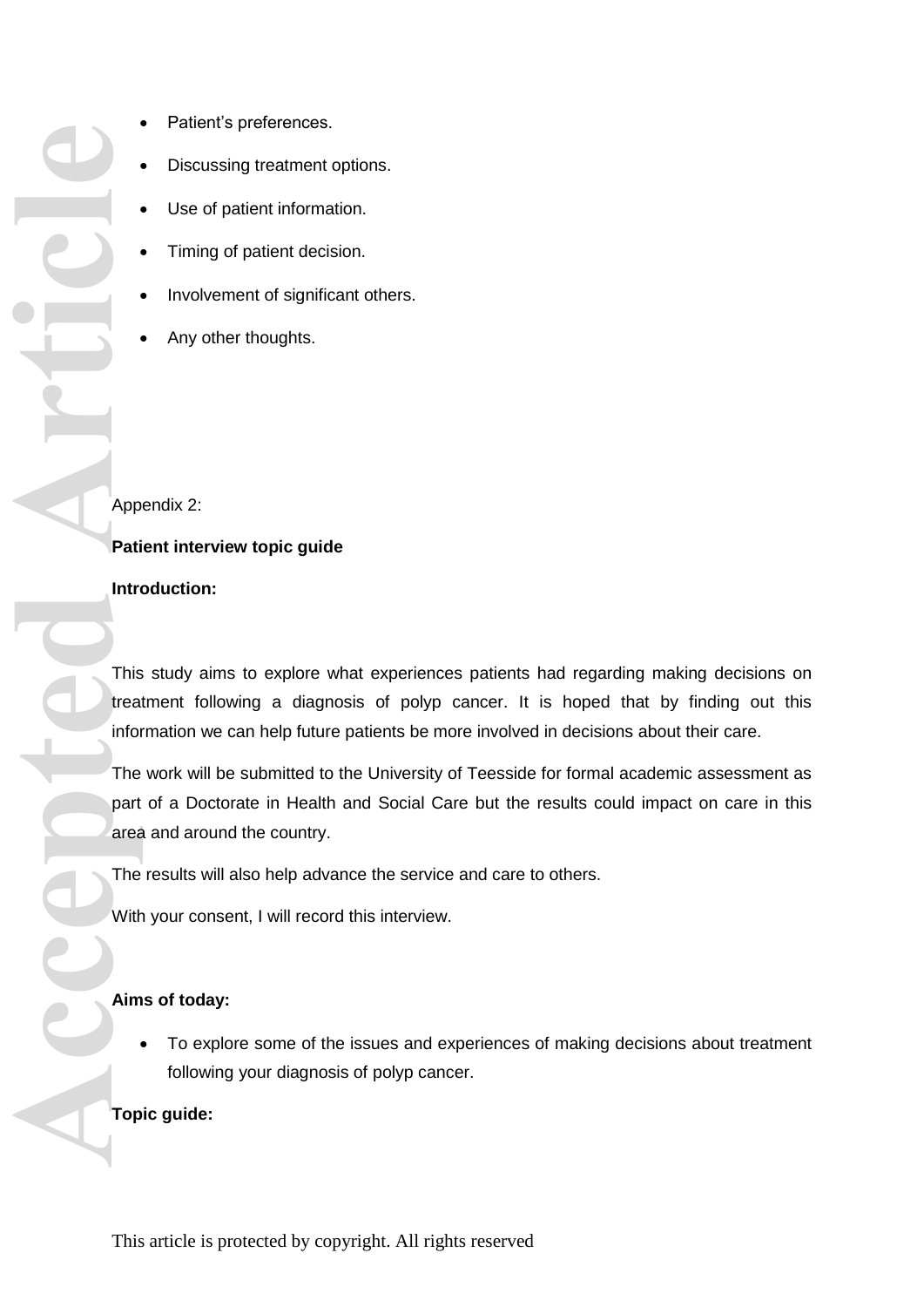- Start by describing in your own words, what happened. How did you come to find out about the polyp cancer?
- What information was offered, or did you access at the time?
- What information did you find helpful?
- What choices were discussed with regards to treatment?
	- o What was asked of your preferences with regards to the options?
	- o Would you choose the same option again now?
- How did you make your decision?
- Who did you discuss options with?
- Have you had any problems since your diagnosis/ treatment?
- Do you have any anxieties about follow up? What are they?
- Is there anything else you would like to tell me about your experience?

**Appendix 3: Data analysis**